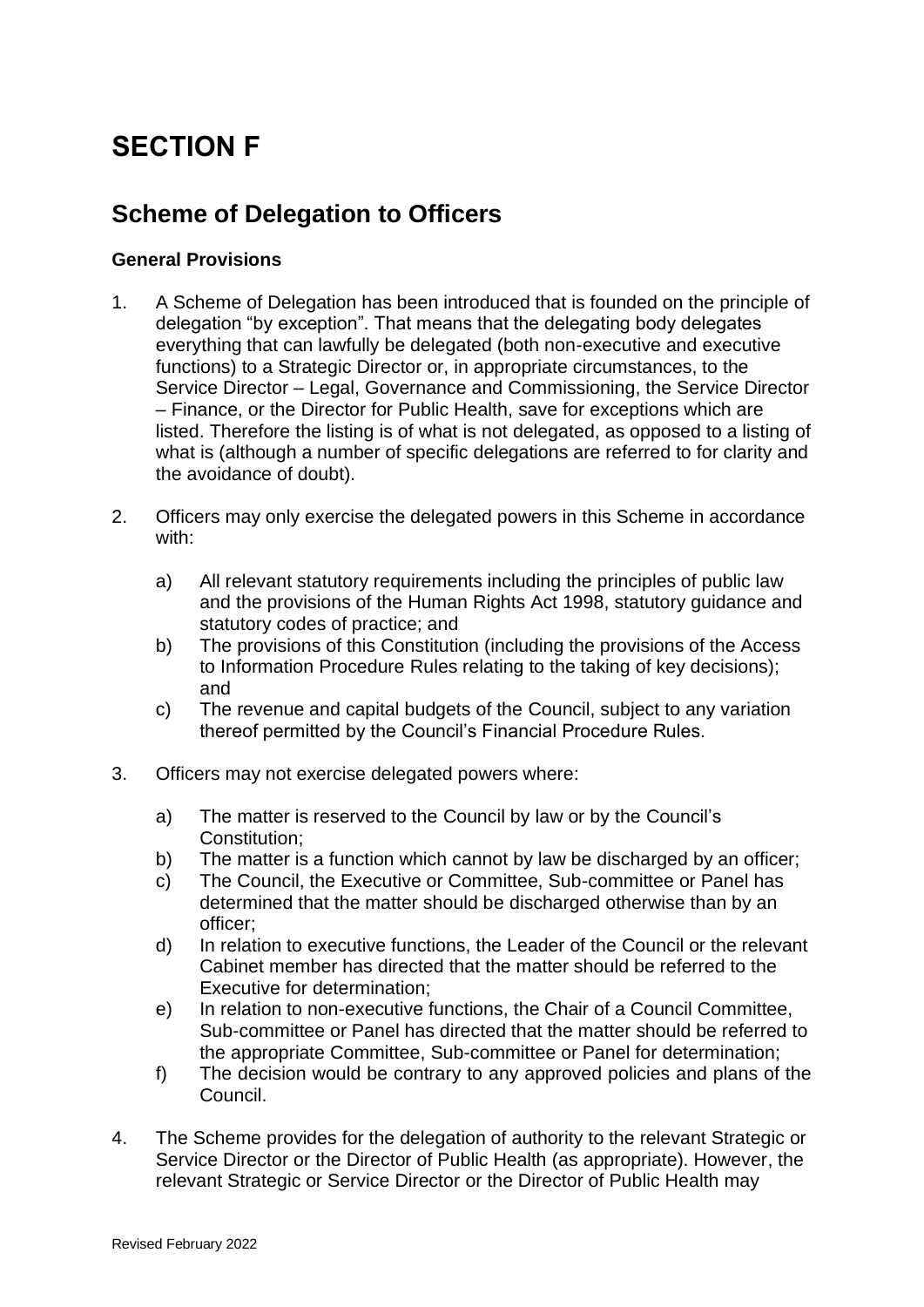arrange for such delegated authority to be exercised on their behalf by an officer of appropriate experience and seniority. The Strategic Director, or Service Director or the Director of Public Health (as appropriate) shall remain personally responsible for any decision taken on their behalf pursuant to the delegation arrangements.

- 5. All decisions taken must be clearly recorded and must clearly identify the officer responsible for taking the decision.
- 6. Each Strategic Director, Service Director and the Director of Public Health will prepare Service Schemes of Delegations which set out how decisions will be made in each of the Services for which they are responsible. Such schemes should clearly establish which officers have been given authority to make decisions under the delegated powers of the Strategic Directors, Service Directors or the Director of Public Health, the extent of the delegated authority of those officers and any terms, conditions and/or limitations subject to which those delegations must be exercised. All service schemes of delegation will be lodged with the Council's Monitoring Officer and made available to the public on request*.*
- 7. Where an officer has delegated authority to discharge functions by virtue of any provision of this Constitution other than the Scheme of Delegation set out in Section F, or by virtue of a specific decision of the Council, a Committee, Subcommittee, Panel or the Executive, whether made before or after the adoption of this Scheme, the absence of that delegation from this Scheme shall not be treated as preventing the exercise of that delegation.
- 8. Where an officer has delegated authority to discharge functions in consultation with the relevant Cabinet member, in the absence of that Cabinet member the officer may discharge such function in consultation with the Leader instead (or in the Leader's absence, in cases of urgency, with the Deputy Leader).
- 9. Where the delegation provides for discharge of a function in consultation with the Leader, in the absence of the Leader the officer may discharge the function, in cases of urgency, in consultation with the Deputy Leader instead.
- 10. This Scheme describes particular functions as executive functions and nonexecutive functions for illustrative purposes only, and misattribution of a function as executive or non-executive shall not be treated as preventing the exercise of the delegation.
- 11. "Function" for the purposes of this Scheme of Delegation is to be construed in a broad and inclusive fashion and includes the doing of anything which is calculated to facilitate or is conducive or incidental to the discharge of any of the specified functions.
- 12. Where relevant, the delegations within this Scheme also include the appointment of the Chief Officer as "proper officer" for the purpose of any function delegated to him/her under these arrangements.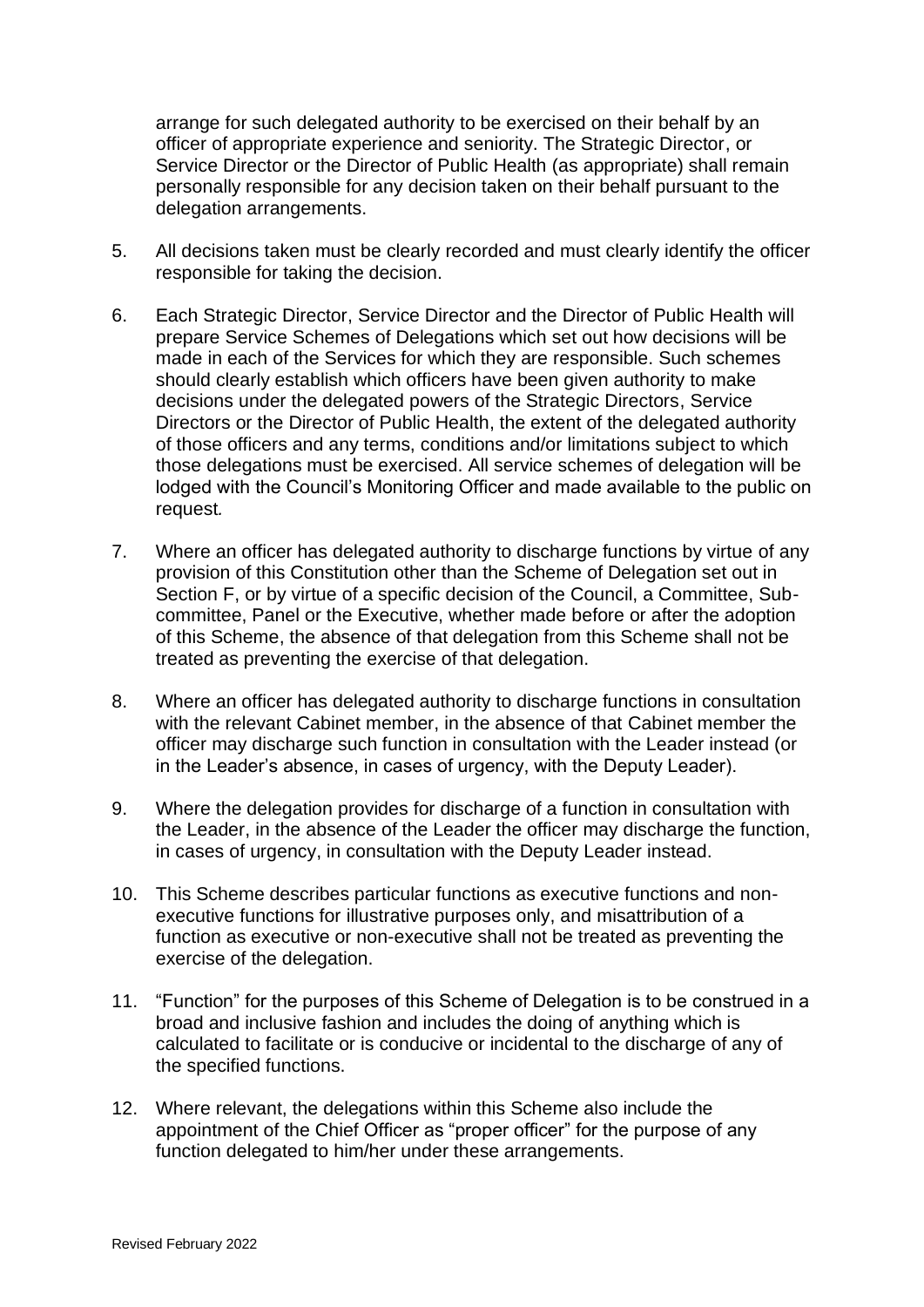# **Chief Executive**

The holder of the post of Chief Executive is designated the Head of Paid Service for the purposes of section 4 of the Local Government and Housing Act 1989 and shall have overall corporate and operational management responsibility for the Council, its officers, the functions it carries out and the services it delivers.

The duties of the Head of Paid Service are to report to the Council where necessary setting out proposals with respect to the co-ordination of the Council's functions, the number and grades of staff required and the organisation, appointment and proper management of the Council's staff.

Subject to compliance with the Constitution, FPRs, CPRs and approved policies of the Council or Executive (as appropriate) and all legal requirements and, without prejudice to the foregoing, the Chief Executive shall have power to discharge and is responsible for those functions and areas assigned to him/her in Article 12.1b of the Constitution.

The Chief Executive may also:

- (a) Discharge any function of the Council and Executive which has not been specifically delegated to another officer, committee or otherwise reserved by full Council or the Executive and may direct any Chief Officer not to exercise a delegated function in special circumstances unless they are required to do so by law.
- (b) Discharge any act or function in accordance with Article 7.9 of the Constitution
- (c) Deal with emergencies and disasters and the carrying out of civil defence functions
- (d) Take emergency action in the following circumstances:

The Chief Executive (or any Strategic Director nominated from time to time by the Chief Executive, or if any such Strategic Director is not available or if no such nomination has been made, any Strategic Director) is empowered, in consultation with the Leader or relevant Committee Chair (unless the urgency makes this impracticable) to make decisions on any issues in circumstances which he/she reasonably considers to be an emergency, reporting to the Cabinet or relevant Committee as soon as possible thereafter.

(e) Establish such officer boards as he/she considers necessary to oversee the proper administration, management and strategic direction of the Council and its service delivery functions and responsibilities. He/she has power to determine the membership and terms of reference of the officer boards that are established. He/she also has power to determine the decision- making arrangements of such boards including the delegation of authority to the Chair of each officer board to make such decisions as he/she considers appropriate.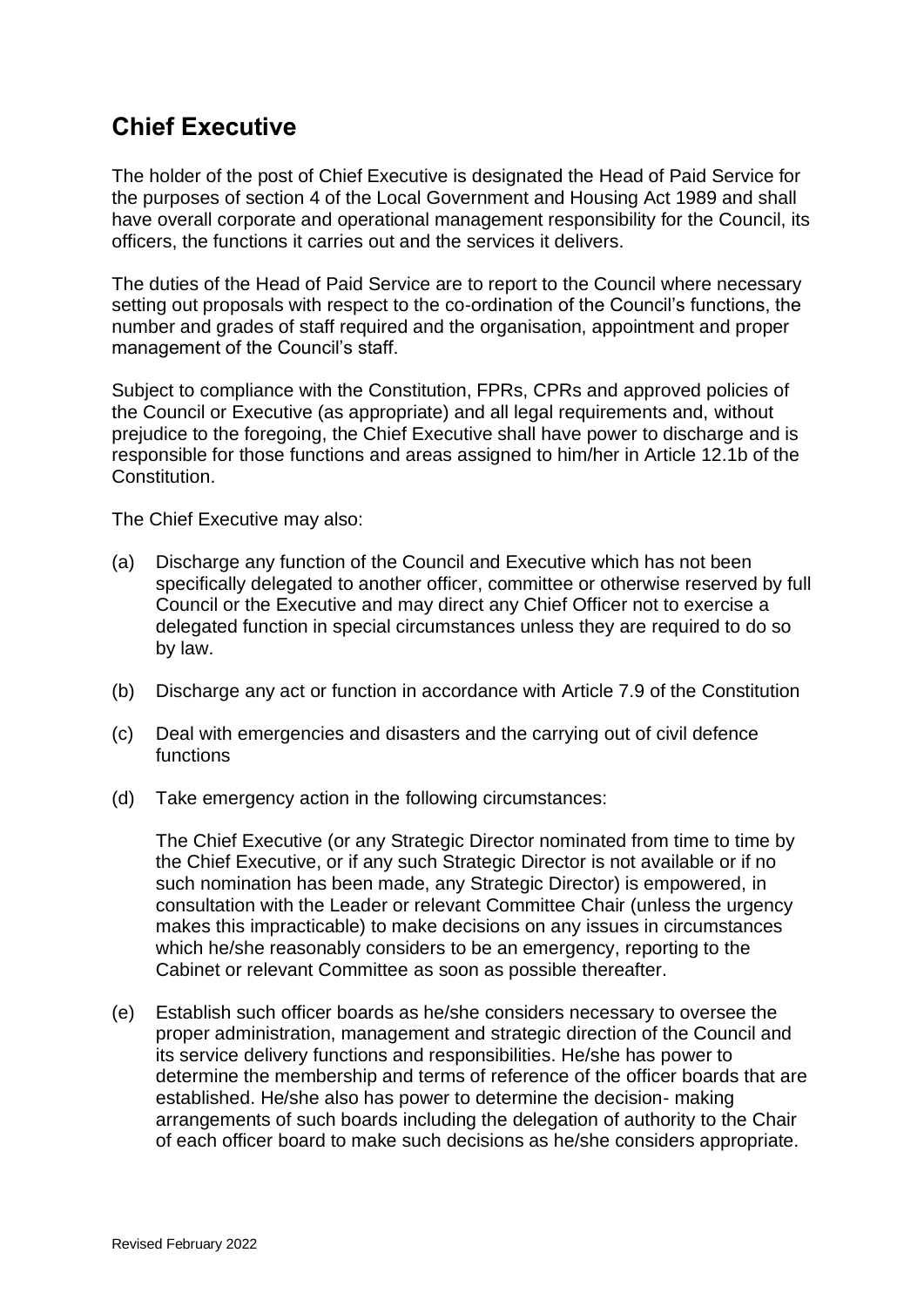# **Strategic Director for Children, Families and Communities (DCS)**

The holder of the post of Strategic Director for Children, Families and Communities is the statutory officer for the purposes of Section 18 of the Children Act 2004 and is responsible for the strategic direction and overall management and delivery of the functions and responsibilities of the Directorate for Children, Families and Communities and without prejudice to the foregoing, shall have power, subject to compliance with the Constitution, FPRs, CPRs and approved policies of the Council or Executive (as appropriate) and all legal requirements to:

# **A. Learning matters**

## **Executive Functions**

1. Discharge all of the education and learning functions and responsibilities conferred on or exercisable by the local authority, except those excluded by Section 18(3) of the Children Act 2004, that are not by virtue of any legislation present or future prevented from being the responsibility of the Executive and are not required by legislation to be carried out by full Council together with any local choice functions set out within Section A of this Part that have been allocated to the Executive subject to the exceptions that:

Matters are referred to the Executive in the following cases:

i) As specified in paragraph 3 of the General Provisions above;

Without prejudice to the generality of the above, such functions and responsibilities referred to in A1 above include, but are not limited to:

- (a) Transforming the school system;
- (b) 14-19 education and skills and adult learning;
- (c) School and early years improvement;
- (d) Inclusive learning;
- (e) Learning support for vulnerable children and young people;
- (f) Promoting and supporting school attendance
- (g) School and early years planning and school admissions.

## **B. Family Support and Child Protection matters**

### **Executive Functions**

1. Discharge all of the functions and responsibilities conferred on or exercisable by the Council, which are Social Services functions and responsibilities (within the meaning of the Local Authority Social Services Act 1970) so far as they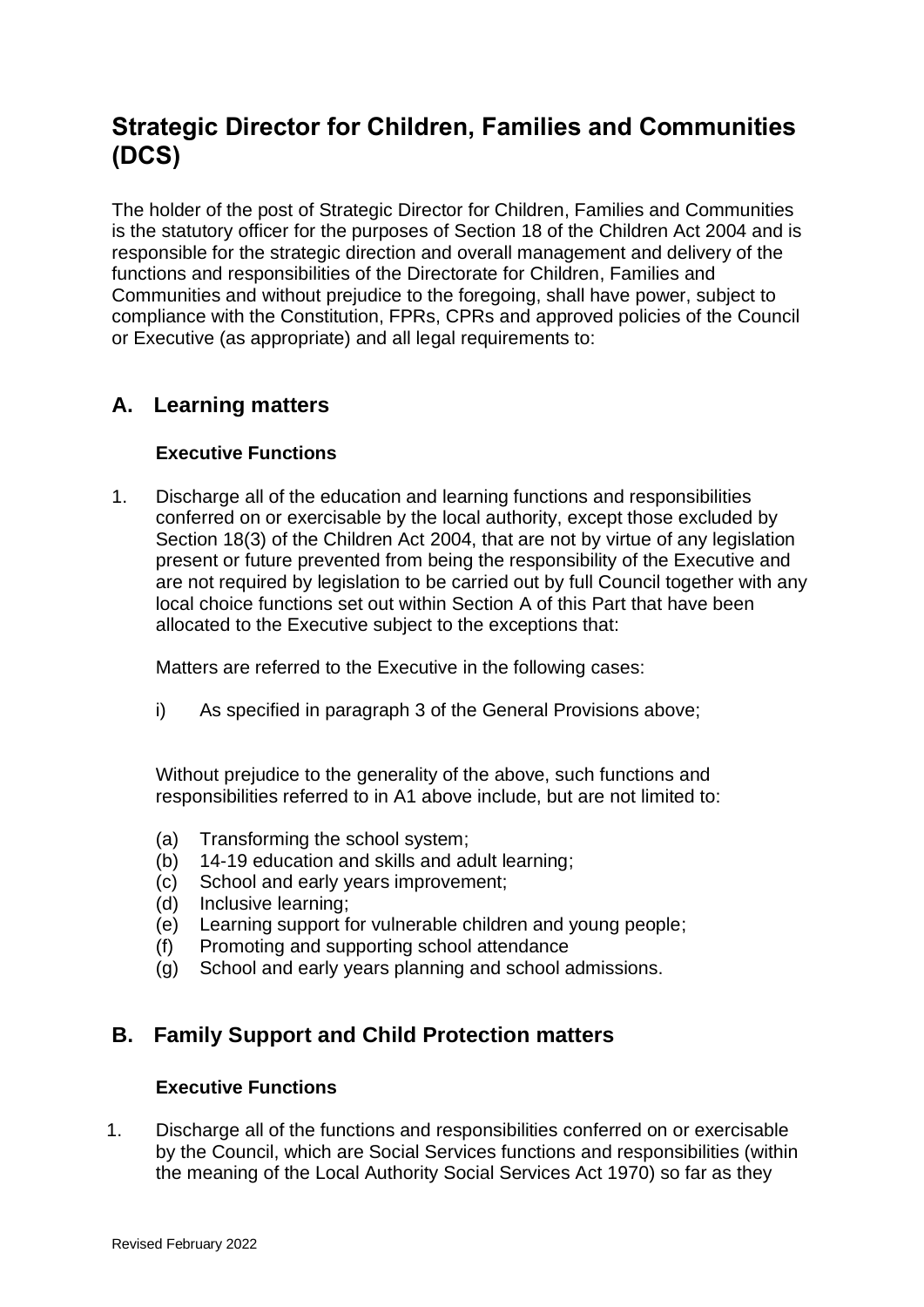relate to children together with the Council's youth offending functions under the Crime and Disorder Act 1998 that are not by virtue of any legislation present or future prevented from being the responsibility of the Executive and are not required by legislation to be carried out by full Council, together with any local choice functions set out within Section A of this Part that have been allocated to the Executive subject to the exceptions that:

Matters are referred to the Executive in the following cases:

i) As specified in paragraph 3 of the General Provisions above;

Without prejudice to the generality of the above, such functions and responsibilities referred to in B1 above include, but are not limited to:

- (a) Support for children and families;
- (b) Safeguarding of children including effectiveness of Kirklees Safeguarding of Children Board;
- (c) Social care and assessment;
- (d) Services for disabled children;
- (e) Corporate parenting for Looked After Children;
- (f) Integrated youth support;
- (g) Specialist support for children with special needs and additional needs;
- (h) Implementation and management of strategies for children;
- (i) Partnerships for children;
- (j) Children's Trust;
- (k) Managing, developing and leading strategic commissioning for children's social care;
- (l) Driving Service Quality and development;
- (m) Independent Review and advocacy;
- (n) Cross-sector Development;
- (o) Regulation and Quality;
- (p) Cross-directorate Strategic Support;
- (q) Strategic Partnerships and Commissioning relevant services to support these functions and responsibilities.

# **C. Communities (Safety)**

## **Executive Functions**

Discharge all of the communities safety functions and responsibilities conferred on or exercisable by the local authority, that are not by virtue of any legislation present or future prevented from being the responsibility of the Executive and are not required by legislation to be carried out by full Council together with any local choice functions set out within Section A of this Part that have been allocated to the Executive including but not limited to compliance with the statutory requirements set out under sections 36–41 of the Counter Terrorism and Security Act 2015,

subject to the exceptions that: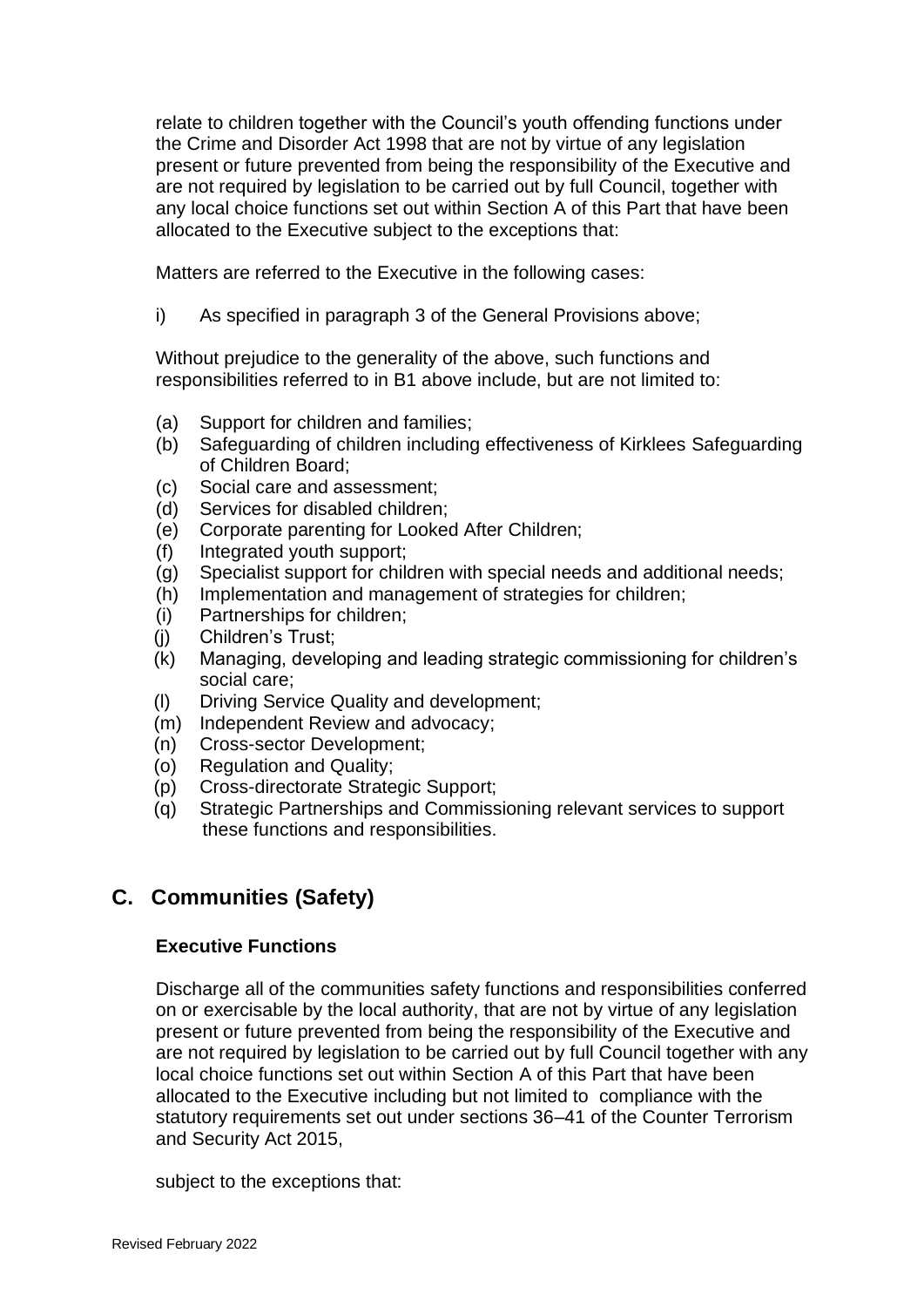Matters are referred to the Executive in the following cases:

i) As specified in paragraph 3 of the General Provisions above;

Without prejudice to the generality of the above, such functions and responsibilities referred to in C above include, but are not limited to:

- a) Community Safety, particularly dealing with Anti-Social Behaviour; and
- b) Preventing violent extremism.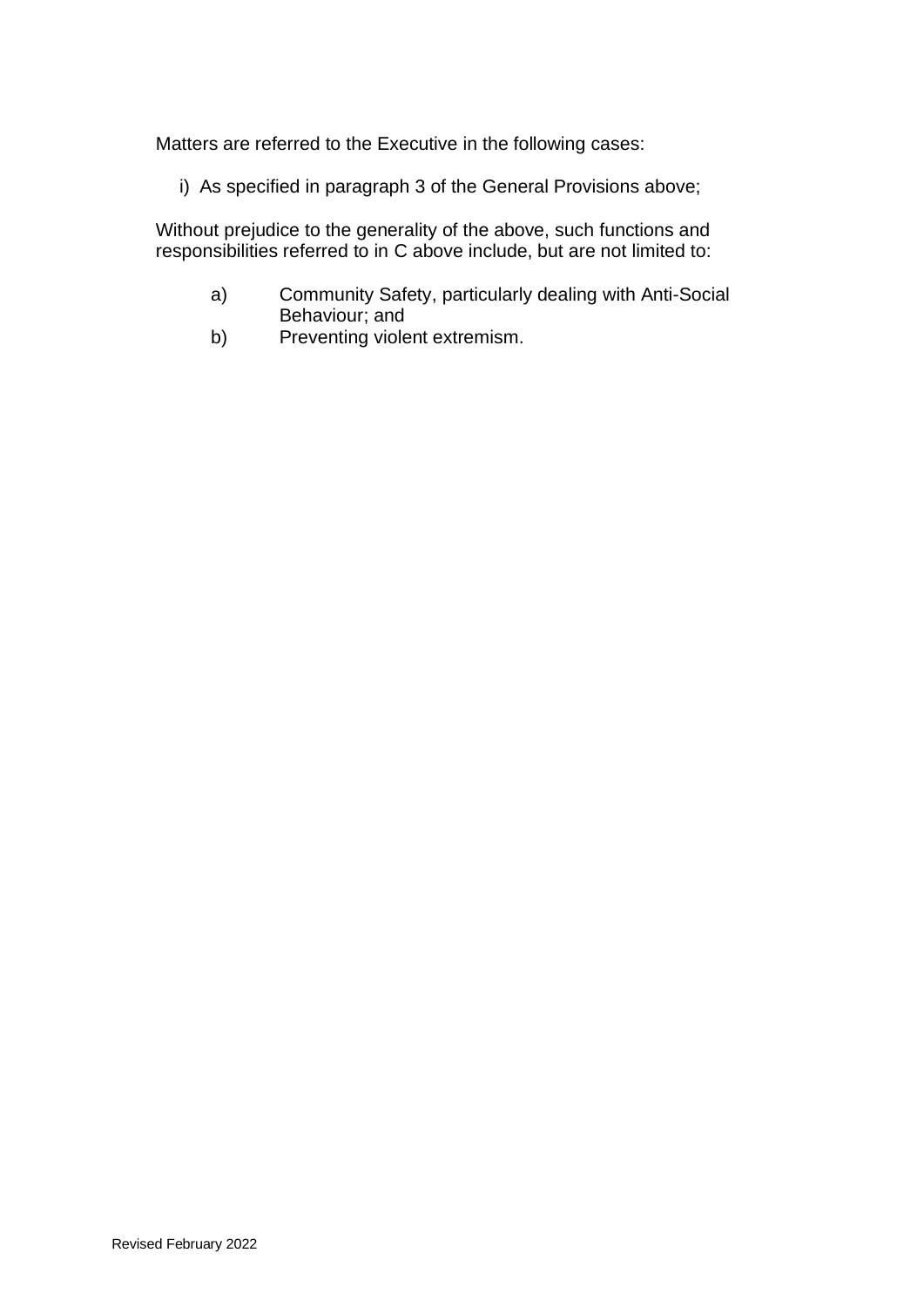# **Strategic Director Growth and Regeneration**

The holder of the post of Strategic Director Growth and Regeneration shall be responsible for the strategic direction and overall management and delivery of the functions and responsibilities of the Growth and Regeneration Directorate and, without prejudice to the foregoing, shall have power to discharge the following functions and responsibilities, subject to compliance with the Constitution, FPRs, CPRs, approved policies of the Council or the Executive (as appropriate) and all legal requirements:

## **Investment and Regeneration**

# **A. Development Management, Strategic and Neighbourhood Planning and Highways Transportation**

### **Non-Executive Functions**

1. All functions and responsibilities of the Council as;

- Local Planning Authority (within the meaning of Section 1(2) Town and Country Planning Act 1990, Section 81 of the Planning (Listed Buildings and Conservation Areas) Act 1990, and Regulation 2 of the Hedgerow Regulations 1997));
- Mineral Planning Authority (within the meaning of Section1(4) of the Town and Country Planning Act 1990);
- Relevant Authority (within the meaning of the Part 8 of the Anti-Social Behaviour Act 2003);
- Hazardous Substances Authority (within the meaning of Section 1 of the Hazardous Substances Act 1990);
- Local Housing Authority (within the meaning of Section 1 of the Housing Act 1985);
- Acquiring Authority (within the meaning of section 7(1) of the Acquisition of Land Act 1981)

relating to development management, strategic and neighbourhood planning, high hedges and hazardous substances included within the terms of reference of the Strategic Planning Committee except:

- (1) The determination of planning applications for full or outline planning permission which are specifically reserved to the Strategic Planning Committee, namely:
	- a) Planning applications where the proposed decision will be contrary to any saved policy of the Unitary Development Plan save for:
		- i) Planning applications involving the development of no more than 60 residential units where the proposed decision will only be contrary to saved Policy D5.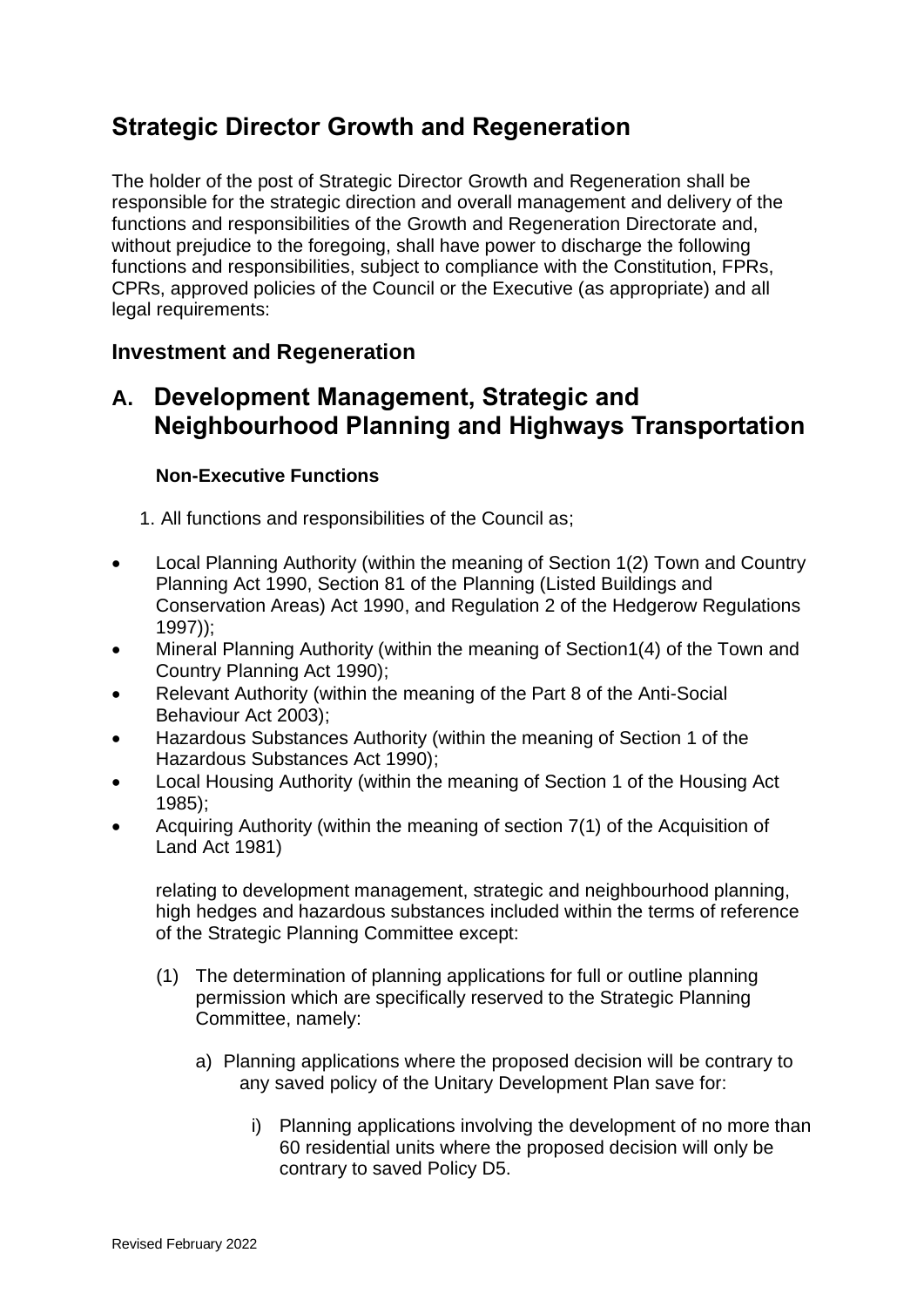- b) Planning applications that straddle administrative boundaries<sup>1</sup>;
- c) Planning applications that straddle Planning Area Sub-Committee boundaries<sup>2</sup>;
- d) Planning applications for residential developments exceeding 60 units;
- e) Non-residential planning applications (including employment, leisure and education development) where the application site boundary exceeds  $0.5$  hectares<sup>3</sup>;
- f) Planning applications for wind turbines which involve the generation of more than 1MW collectively;
- g) Other energy production planning applications exceeding 5MW or where the application site boundary exceeds 1 hectare;
- h) Planning applications for major infrastructure proposals;
- i) Planning applications for new minerals sites or physical extensions to existing minerals workings where the area to be developed exceeds 0.5 hectares;
- j) Planning applications for retail developments exceeding 1250 square metres gross in floor space which officers are proposing to approve;
- k) Planning applications for gypsy/traveller sites;
- l) Any other planning applications that are considered appropriate for referral to the Strategic Planning Committee by the Strategic Director Growth and Regeneration in consultation with the Chair of the relevant Area Sub-Committee e.g. planning applications for residential development which will significantly increase the size of an individual settlement;
- m) Planning applications for exploration, appraisal and production of oil and gas resources by fracking;
- n) Planning applications for the disposal of special hazardous wastes where the application site boundary exceeds 0.5 hectares;
- o) Planning application for mixed use developments that include more

<sup>1</sup> Unless the Strategic Director Growth and Regeneration in consultation with the Chair of the Strategic Planning Committee determines that it would be more appropriate for the planning application to be decided by the relevant Area Sub-Committee

<sup>&</sup>lt;sup>2</sup> Unless the Strategic Director Growth and Infrastructure in consultation with the Chair of the Strategic Planning Committee determines that it would be more appropriate for the planning application to be decided by the relevant Area Sub-Committee

 $3$  As above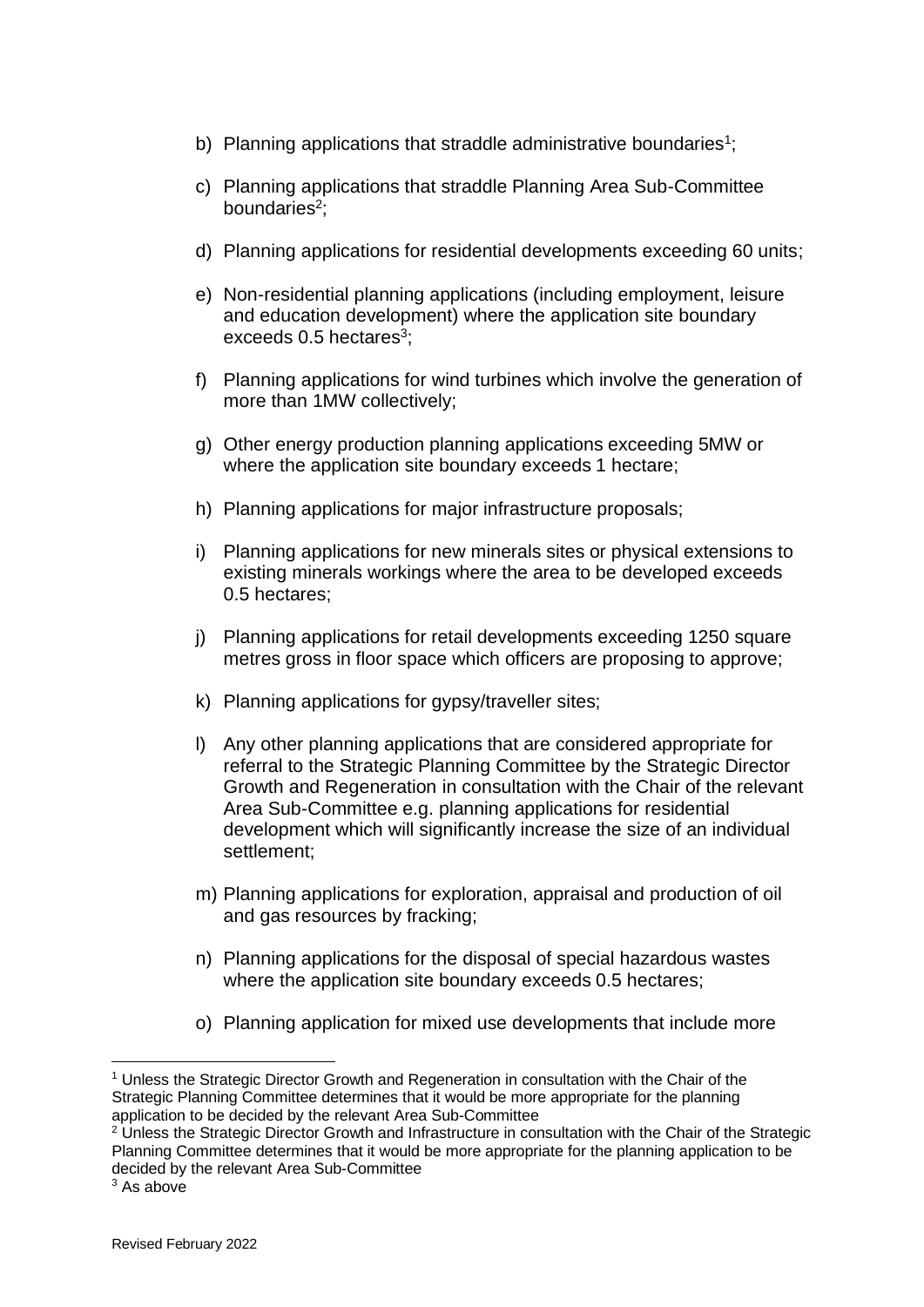than 50 residential units and employment, leisure and/or nonresidential development where the application site boundary exceeds 0.5 hectares;

- p) Matters that fall to be considered by the relevant Planning Area Sub-Committee as specified in paragraph 3 of the General Provisions and in the following cases:
	- i) planning applications for residential development where the area to be developed is in exceeds 0.5 hectares but propose fewer than 61 units;
	- ii) planning applications for retail development in excess of 750 sq metres gross floor area which officers are proposing to approve;
	- iii) if the delegated officer so decides:
		- a) with the agreement of the Chair of the relevant Sub-Committee; or
		- b) due to the significant volume of local opinion;
	- iv) where any ward member so requests in relation to any planning application or submission<sup>4</sup> within their ward and the Chair of the relevant Sub-Committee has confirmed that the ward member's reasons for making the request are valid having regard to the requirements of the Councillors' Protocol for Planning Committees and Sub-Committees; and
	- v) where any member for the wards of Almondbury, Ashbrow, Colne Valley, Crosland Moor and Netherton, Dalton, Denby Dale, Golcar, Greenhead, Holme Valley North, Holme Valley South, Kirkburton, Lindley and Newsome so requests with regard to any application/submission<sup>5</sup> for development falling wholly or substantially within Huddersfield Town Centre and the Chair of the relevant sub-committee has confirmed that the ward member's reasons for making the request are valid having regard to the Councillor's Protocol for Planning Committees and Sub-Committees and that the application / submission does relate to development falling wholly or substantially within Huddersfield Town Centre.

(Ward members are required to specify in writing their reasons

<sup>&</sup>lt;sup>4, 5</sup> "Submission" means:

<sup>•</sup> applications for approval of reserved matters relating to extant outline planning permissions that were not determined by the Strategic Planning Committee

<sup>•</sup> applications under s73 TCPA 1990 relating to extant permissions that were not determined by the Strategic Planning Committee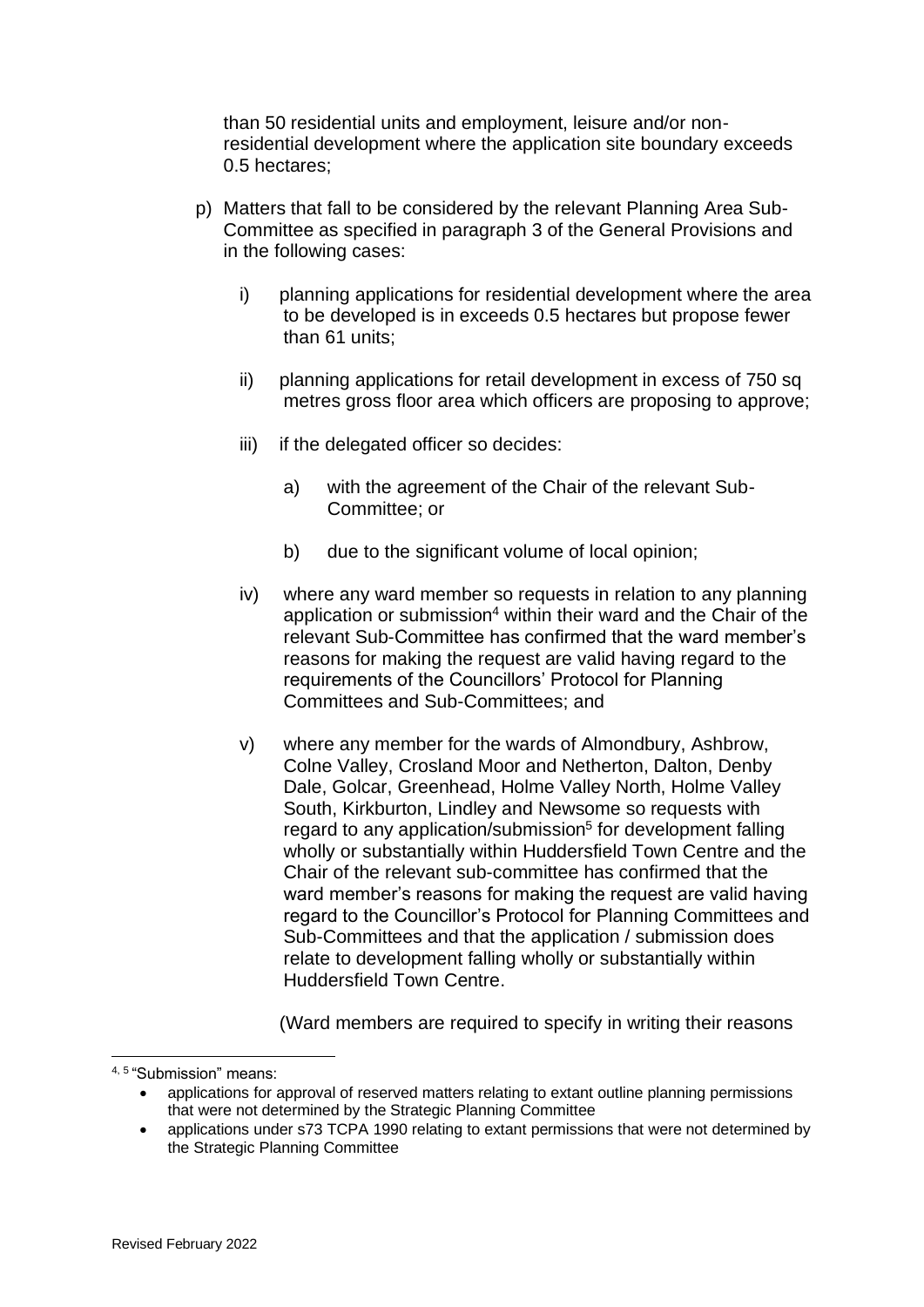for making the request which shall reasonably relate to some aspect of the site or the development. The reason will be incorporated in full in the Sub-Committee report)

- vi) applications for listed building consent involving the partial or total demolition of Grade I or Grade II\* listed buildings;
- vii) the serving of building preservation notices under Section 3 of the Planning (Listed Buildings and Conservation Areas) Act 1990 in non-urgent cases;
- viii) planning applications for the disposal of special hazardous wastes on sites up to and including 0.5 hectares;
- ix) applications to court for an injunction to restrain:
	- a) any actual or apprehended breach of planning control;
	- b) any actual or apprehended offence under the Hedgerow Regulations 1997;
	- c) any actual or apprehended offence under Sections 210 or 211 of the Town and Country Planning Act 1990;
	- d) any actual or apprehended contravention of Section 9(1) or (2) of the Planning (Listed Buildings and Conservation Areas) Act 1990;

in non-urgent cases where action does not need to be instigated in advance of the next scheduled Sub-Committee.

- x) applications for the stopping up and diversion of footpaths, bridleways and restricted byways under Section 257 of the Town and Country Planning Act 1990 where;
	- a) any member so requests in relation to an application within their ward. The member shall specify in writing his/her reasons for making the request; or
	- b) there is no majority support for the proposed action by the three ward members (and for the purposes of this paragraph, the non-response of any ward member shall not be treated as opposition to any proposal).
- xi) the revocation of certificates of lawfulness of existing use or development and certificates of lawfulness of proposed use or development;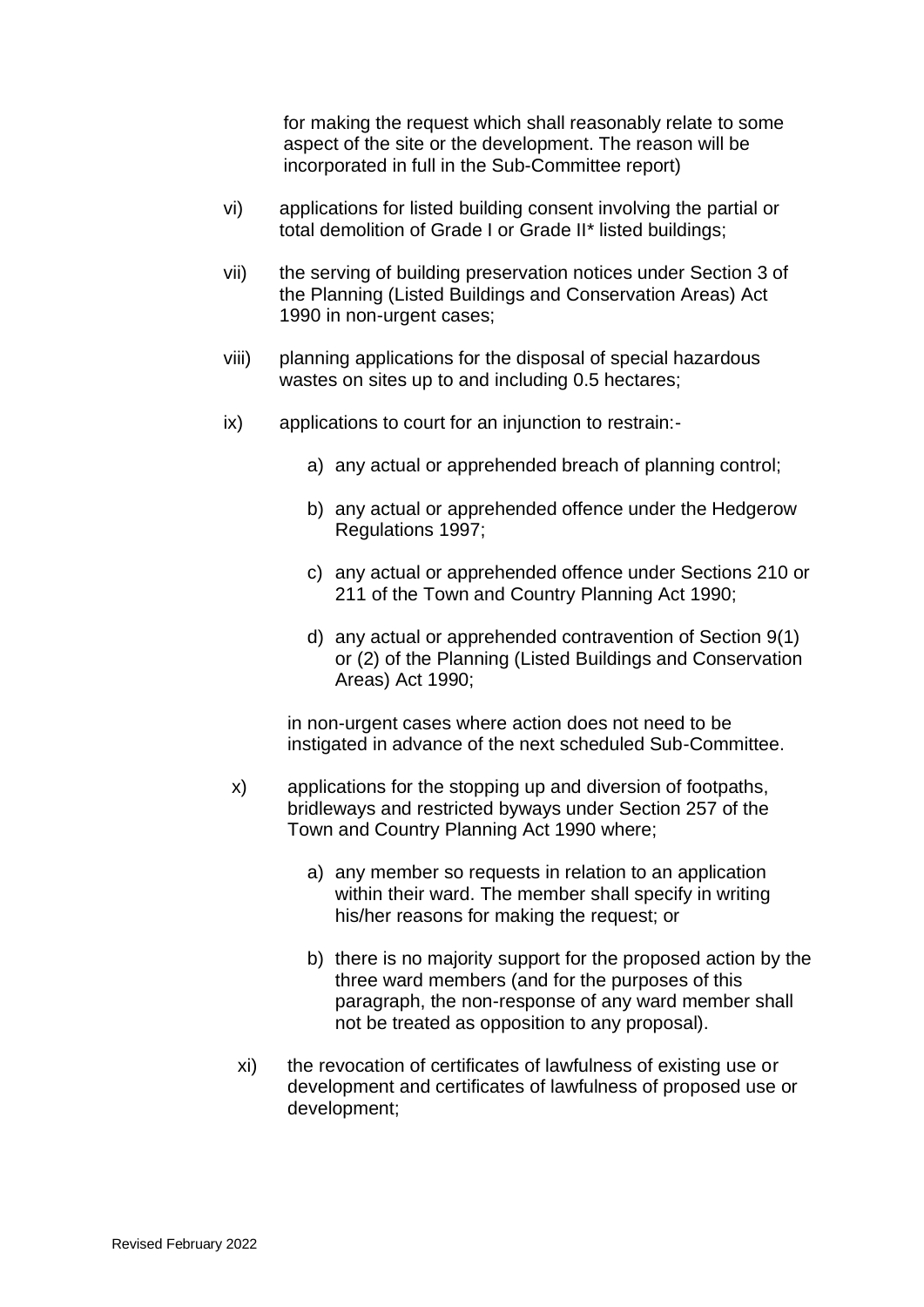- xii) all applications submitted by or on behalf of any elected member of the Council (in their personal capacity) or any member of their family;
- xiii) all applications submitted by or on behalf of any member of staff (in their personal capacity) who works for the Investment and Regeneration Service and any member of their family;
- xiv) all applications submitted by or on behalf of the Chief Executive, any member of the Directors Group or Management Board or any Head of Service or Senior Manager (in their personal capacity) or any member of their family.
- q) The determination of all submissions<sup>6</sup> (relating to extant outline or full planning permissions that were originally considered by the Strategic Planning Committee) where the following circumstances apply:
	- i) if the delegated officer so decides:
		- a) with the agreement of the Chair of the Strategic Planning Committee; or
		- b) due to the significant volume of local opinion
	- ii) where any ward member so requests in relation to any submission within their ward and the Chair of the Strategic Planning Committee has confirmed that the ward member's reasons for making the request are valid having regard to the requirements of the Councillors' Protocol for Planning Committees and Sub-Committees;

Without prejudice to the generality of the above, but subject to the specific exceptions set out in (1), (2) and (3) above, such functions and responsibilities referred to in A1 above include but are not limited to:

- (a) Determination of applications under section 73 of the Town and Country Planning Act 1990;
- (b) Determination of applications under section 96A of the Town and Country Planning Act 1990;
- (c) Determination of the applications/submissions to discharge planning conditions on all planning permissions and reserved matters approvals;
- (d) Determination of all applications for the approval of reserved matters;

<sup>&</sup>lt;sup>6</sup> "submission" means applications for approval of reserved matters and applications under s73 TCPA 1990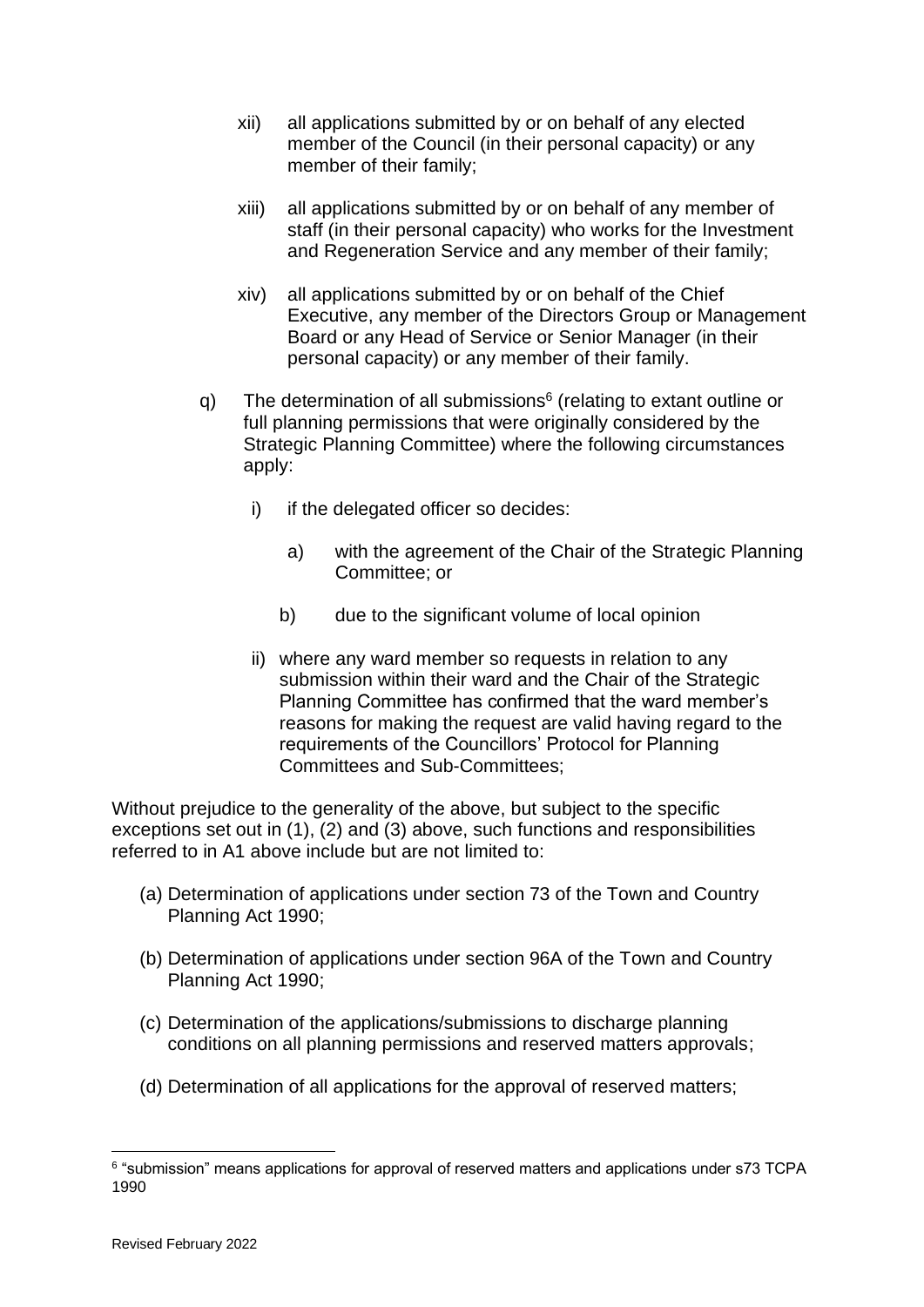(e) Determination of planning applications to modify elements of approved developments that benefit from extant planning permissions (e.g. modified house types, minor layout changes).

### **Executive Functions**

- 2. All relevant functions and responsibilities of the Council as:
	- Local Planning Authority (within the meaning of Section 1(2) Town and Country Planning Act 1990, Section 81 of the Planning (Listed Buildings and Conservation Areas) Act 1990 and Regulation 2 of the Hedgerow Regulations 1997);
	- Mineral Planning Authority (within the meaning of Section 1(4) of the Town and Country Planning Act 1990);
	- Relevant Authority (within the meaning of Part 8 of the Anti-Social Behaviour Act 2003);
	- Hazardous Substances Authority (within the meaning of Section 1 of the Hazardous Substances Act 1990).
	- Local Housing Authority (within the meaning of Section 1 of the Housing Act 1985);
	- Acquiring Authority (within the meaning of section 7(1) of the Acquisition of Land Act 1981) relating to development management, strategic and neighbourhood planning, high hedges and hazardous substances not included within the terms of reference of the Strategic Planning Committee, and not by virtue of any legislation present or future prevented from being the responsibility of the Executive or required by legislation to be carried out by full Council, together with any local choice functions set out within Section A of this Part that have been allocated to the Executive subject to the exceptions that:

Matters are referred to the Executive in the following cases:

(i) As specified in paragraph 3 of the General Provisions above.

Without prejudice to the generality of the above such functions and responsibilities referred to in A2 above include but are not limited to:

a) To prepare and publish for consultation the Local Transport Plan.

In relation to Part 6 Chapter 3 and Schedule 9, 10, 11, 12 of the Localism Act 2011 to:

a) Advice and assistance to applicants;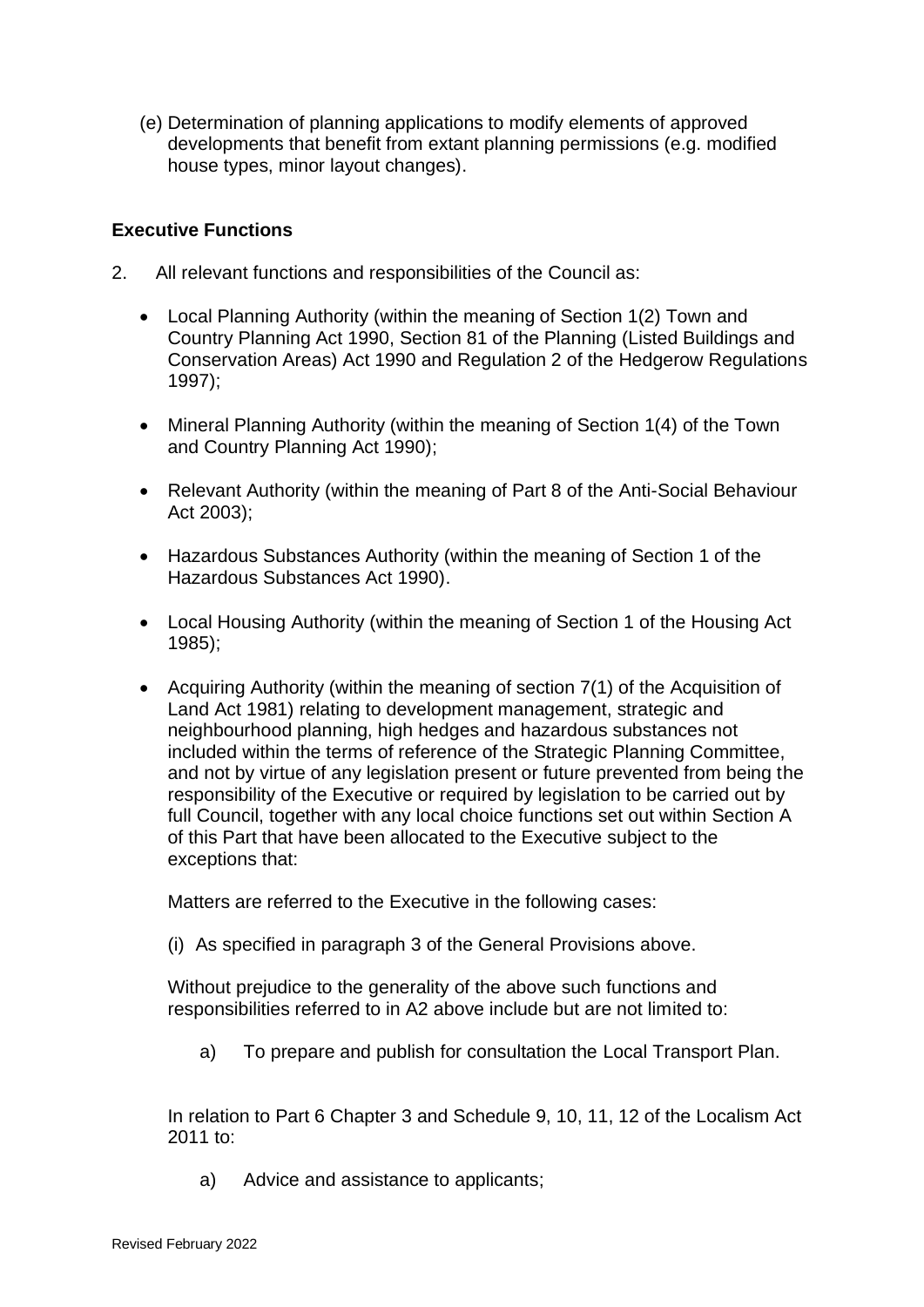- b) Recommendations to the Neighbourhoods Committee as to the designation of forums and areas;
- c) Receive and respond to the consultation;
- d) Check compliance with procedures, all relevant legislation and conformity with plans;
- e) Undertaking publicity;
- f) Determining content of representation at examination.

## **B. Building Control Matters**

### **Non-Executive Functions**

1. All functions and responsibilities of the Council relating to building control and registration included within the terms of reference of the Licensing and Safety Committee subject to the exceptions that:

Matters are referred to the Licensing and Safety Committee as specified in paragraph 3 of the General Provisions above, and in the following cases:

i) Where the delegated officer so decides with the agreement of the Chair of the Licensing and Safety Committee.

### **Executive Functions**

2. All functions and responsibilities of the Council relating to building control and registration not included within the terms of reference of the Licensing and Safety Committee, not by virtue of any legislation present or future prevented from being the responsibility of the Executive or required by legislation to be carried out by full Council together with any local choice functions set out within Section A of this Part that have been allocated to the Executive subject to the exceptions that:

Matters are referred to the Executive in the following cases:

(i) As specified in paragraph 3 of the General Provisions above.

Matters are referred to the relevant Cabinet Committee in the following cases:

i) Determinations as to the naming and re-naming of streets in the cases of dispute.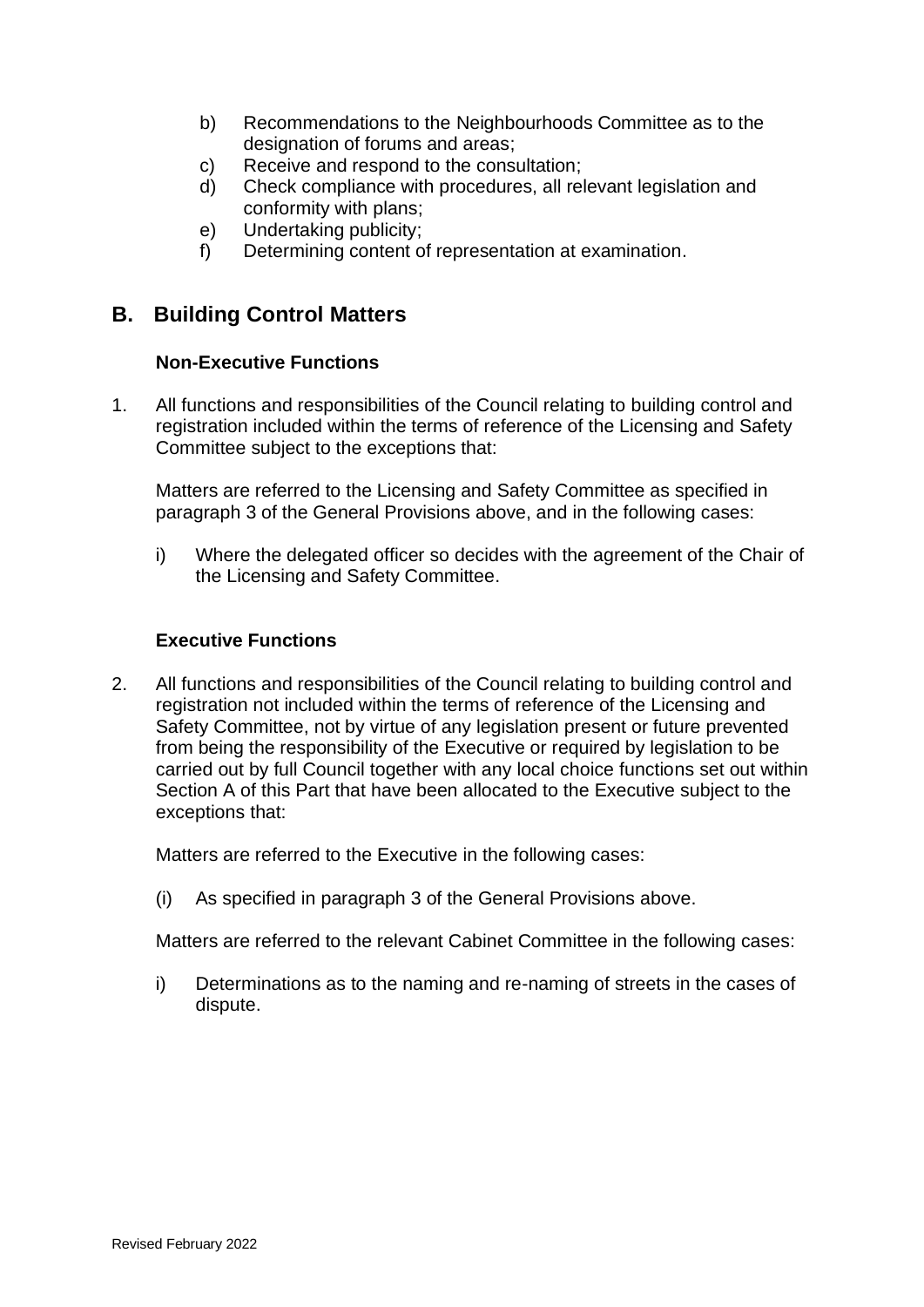## **C. Housing**

## **Strategic Housing**

### **Executive Functions**

All functions and responsibilities of the Council relating to the strategic direction and development of the Council's housing strategy, including commissioning, not by virtue of any legislation present or future prevented from being the responsibility of the Executive or required by legislation to be carried out by full Council together with any local choice functions set out within Section A of this Part that have been allocated to the Executive subject to the exceptions that:

Matters are referred to the Executive in the following cases:

i) As specified in paragraph 3 of the General provisions above

# **Management of Kirklees Homes & Neighbourhoods**

### **Executive Functions**

1. Discharge of all functions and responsibilities of the Council, as local housing authority, and the discharge of all functions and responsibilities of the Council relating to the management of Kirklees Homes & Neighbourhoods that are not by virtue of any legislation present or future prevented from being the responsibility of the Executive or required by legislation to be carried out by full Council together with any local choice functions set out within Section A of this part that have been allocated to the Executive subject to the exceptions that:

Matters are referred to the Executive in the following cases:

- i) As specified in paragraph 3 of the General Provisions above; and
- ii) Determination of applications for reimbursement of costs incurred by former tenants in building home extensions

## **D. Economic & Skills Strategy**

### **Executive Functions**

All functions and responsibilities of the Council relating to the strategic direction and development of the Council's economic and skills strategy, including commissioning, not by virtue of any legislation present or future prevented from being the responsibility of the Executive or required by legislation to be carried out by full Council together with any local choice functions set out within Section A of this Part that have been allocated to the Executive subject to the exceptions that:

Matters are referred to the Executive in the following cases: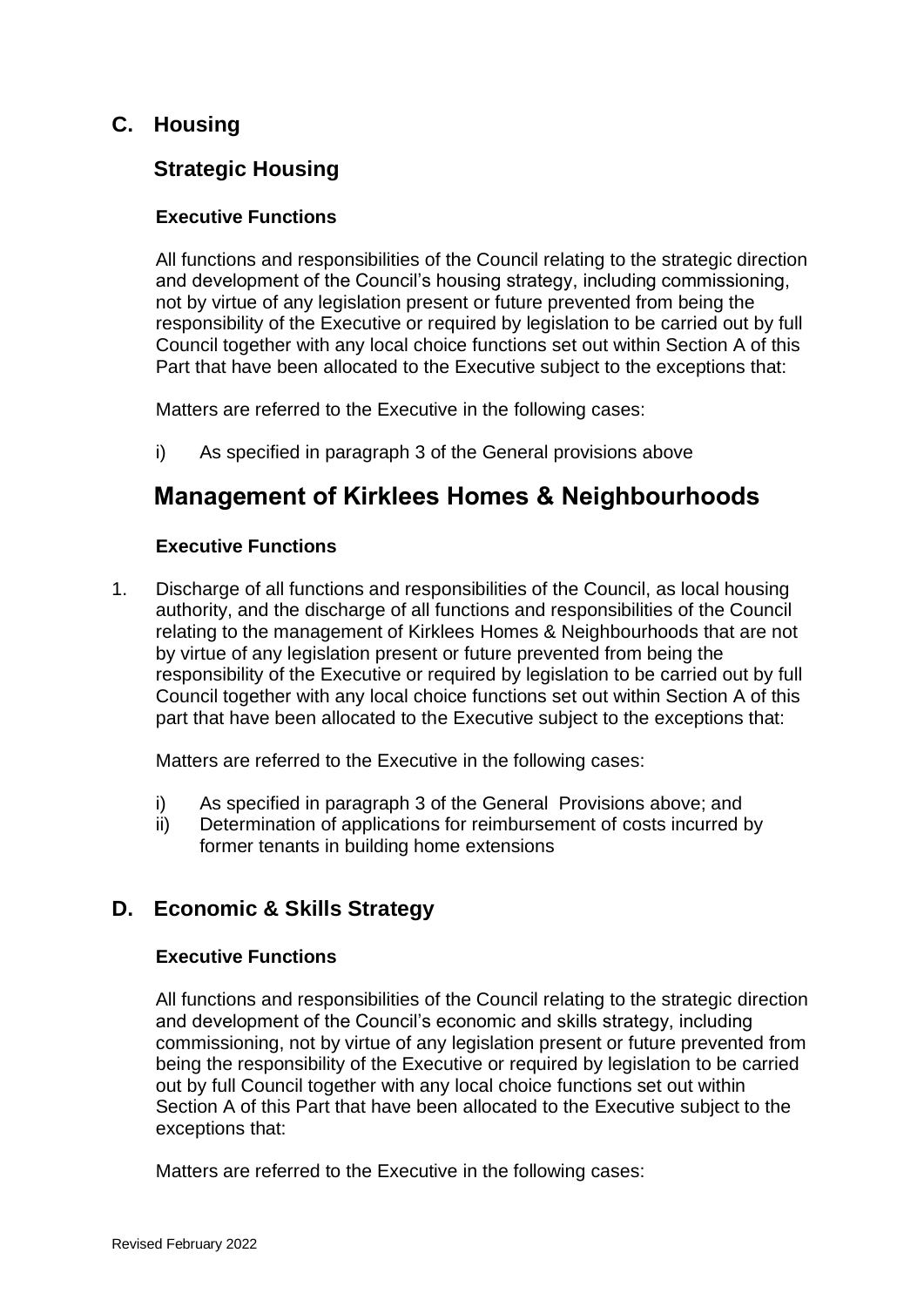i) As specified in paragraph 3 of the General provisions above.

## **E. Regeneration and Business Support Matters**

### **Executive Functions**

All functions and responsibilities of the Council relating to its regeneration, and business support activities and direction (including implementation of the Council's economic and skills strategy, town centre management and events, commercial estate management, regeneration projects, inward investment and the management of markets) not by virtue of any legislation present or future prevented from being the responsibility of the Executive or required by legislation to be carried out by full Council together with any local choice functions set out within Section A of this Part that have been allocated to the Executive subject to the exceptions that:

Matters are referred to the Executive in the following cases:

i) As specified in paragraph 3 of the General provisions above.

### **F. Asset Management**

#### **Executive Functions**

Discharge of all functions and responsibilities of the Council relating to its Asset Management including, but not limited to:

- (a) Asset management;
- (b) Corporate Landlord;
- (c) Capital development;
- (d) Capital construction delivery;
- (e) Building Services.

And not by virtue of any legislation present or future prevented from being the responsibility of the Executive or required by legislation to be carried out by full Council together with any local choice functions set out within Section A of this Part that have been allocated to the Executive subject to the exceptions that:

Matters are referred to the Executive in the following cases:

As specified in paragraph 3 of the General Provisions above;

- (a) Payment of disturbance payments to tenants exceeding £10,000;
- (b) Approval of heads of terms for the disposal of any rights, estates or interests in land and property of the Council where the estimate of value exceeds £500,000;
- (c) Approval of heads of terms for the acquisition of rights in and estates in land and property in cases where the purchase price or consideration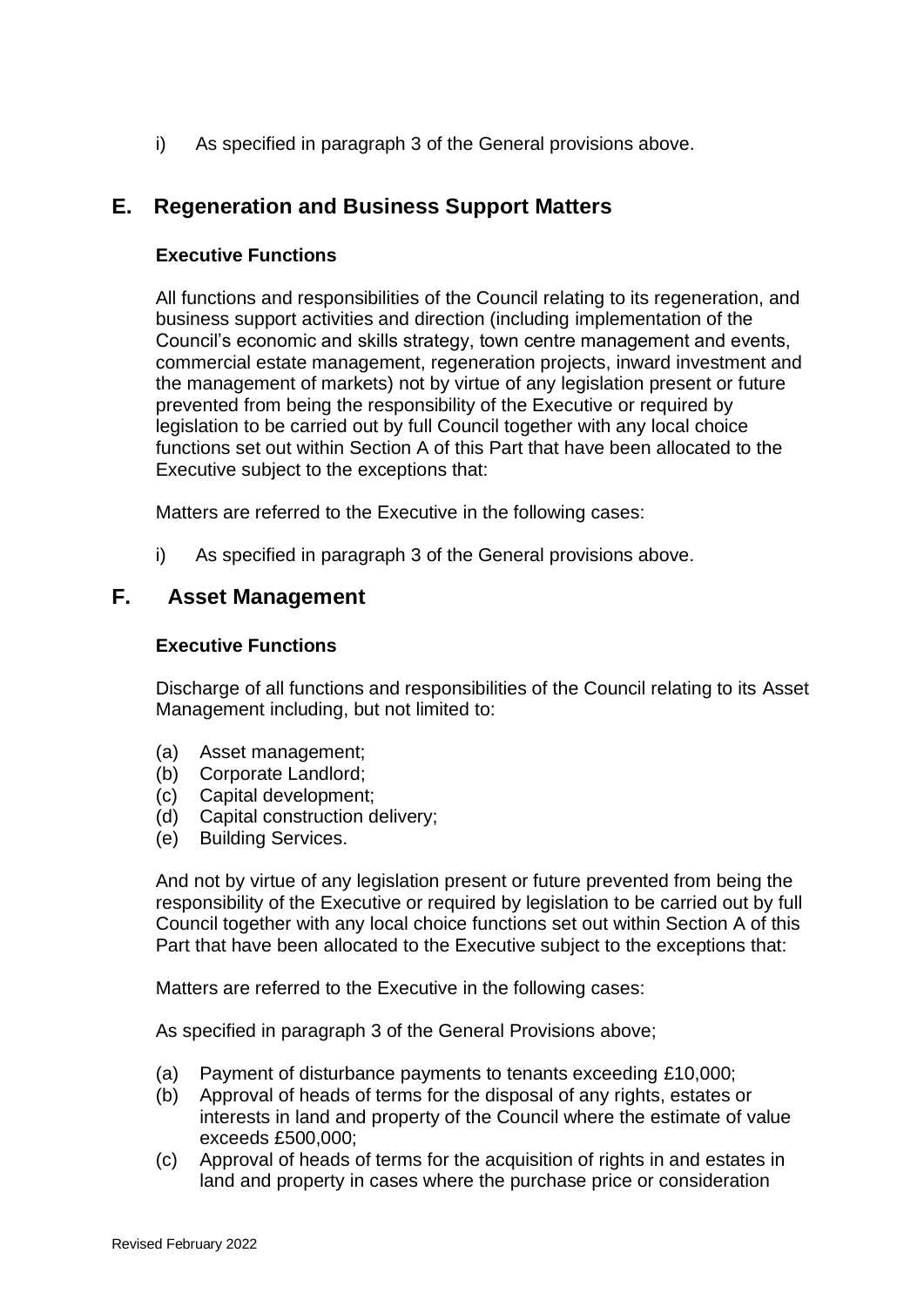exceeds £500,000;

- (d) Disposal of any Council interests in public or quasi open space, common land or village greens where objections to the proposed disposal have been received from members of the public; and
- (e) Decisions to submit planning applications relating to land and property owned or to be acquired by the Council in circumstances where ward members have been consulted and have made adverse comments.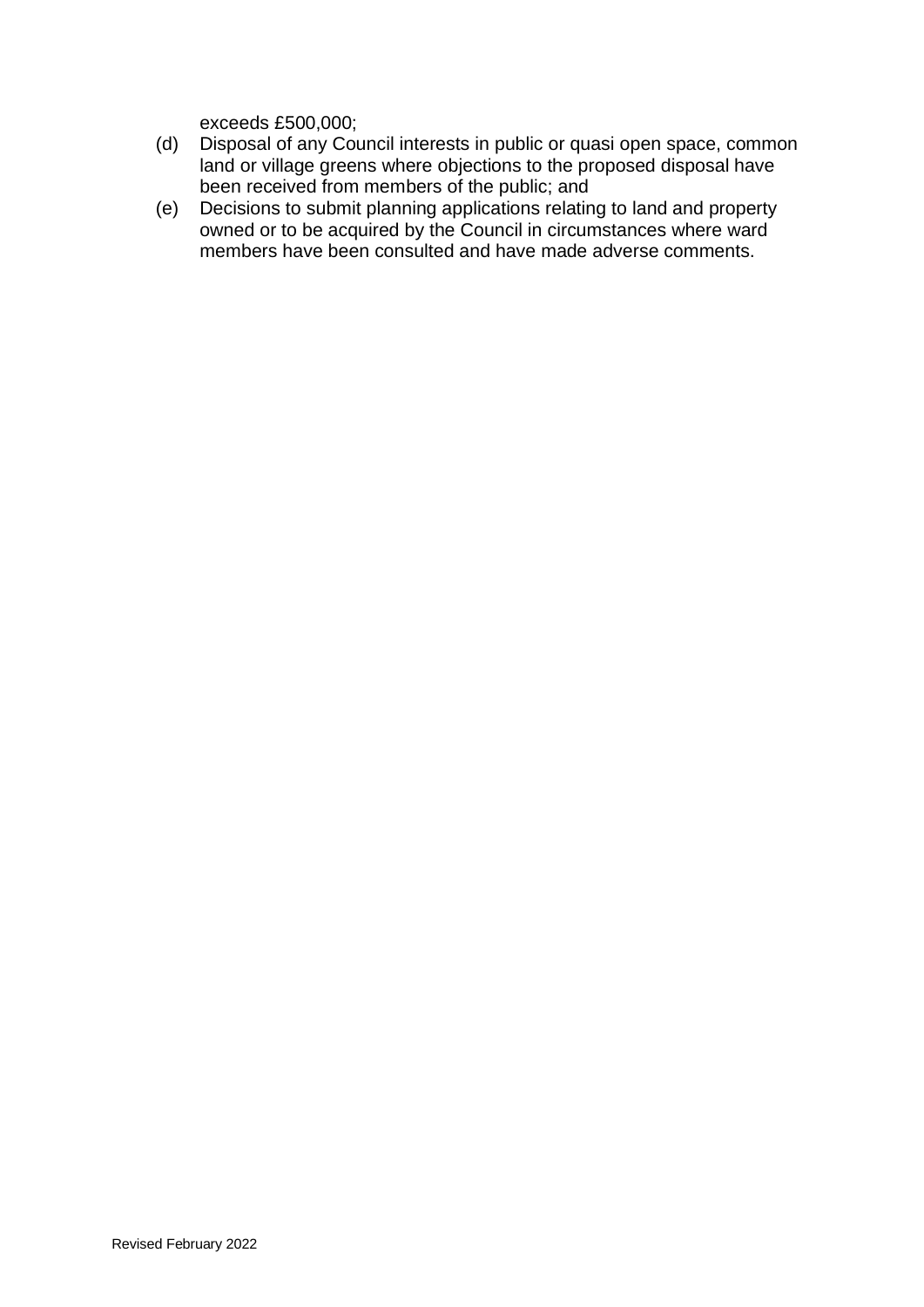# **Strategic Director Environment and Climate Change**

The holder of the post of Strategic Director Environment and Climate Change shall be responsible for the strategic direction and overall management and delivery of the functions and responsibilities of the Environment and Climate Change Directorate and without prejudice to the foregoing, shall have power to discharge the following functions and responsibilities, subject to compliance with the Constitution, FPRs, CPRs, approved policies of the Council or the Executive (as appropriate) and all legal requirements:

# **A. Highways Transportation and Public Rights of Way matters**

## **Non-Executive Functions**

- 1. All relevant functions and responsibilities of the Council as:
	- Local Highway Authority (within the meaning of s.1 Highways Act 1980);
	- Surveying Authority (within the meaning of the Wildlife and Countryside Act 1981;
	- Access Authority (within the meaning of Section 1(2) of the Countryside and Rights of Way Act 2000;
	- Street Authority (within the meaning of Section 49 of the New Roads and Street Works Act 1991);
	- Traffic Authority (within the meaning of Section 121A of the Road Traffic Regulation Act 1984).

relating to highways transportation, public rights of way and highways development management included within the terms of reference of the Planning Areas Sub-Committees.

- (1) Matters are referred to the relevant Planning Area Sub-Committee as specified in paragraph 3 of the General Provisions and in the following cases:
	- i) where the delegated officer so decides:
		- a) with the agreement of the Chair of the relevant Planning Area Sub-Committee; or
		- b) due to the significant volume of local opinion (including through Parish/Town Councils);
	- ii) where the Chair of the relevant Planning Area Sub-Committee so requests;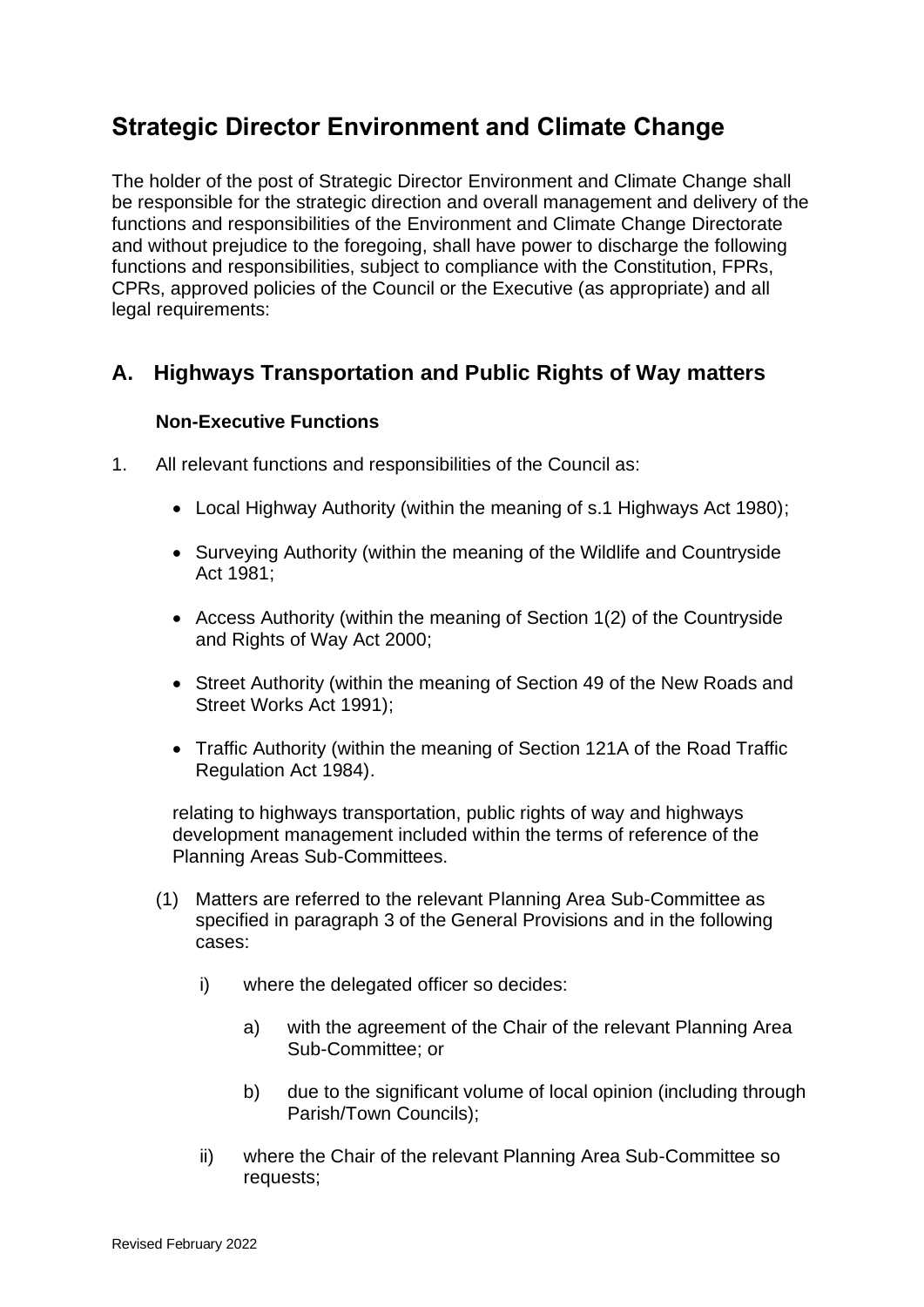- iii) where any member so requests in relation to any matter within their ward. The member shall specify in writing his/her reasons for making the request;
- iv) where there is no majority support for the proposed action by the three ward members (and for the purposes of this paragraph, the non-response of any ward member shall not be treated as opposition to any proposal);
- v) in respect of all applications for the modification of the Definitive Map and Statement under the Wildlife & Countryside Act 1981 (or any legislation revoking or re-enacting that Act with or without modification).

### **Executive Functions**

- 2. All relevant functions and responsibilities of the Council as:
	- Local Highway Authority (within the meaning of s.1 Highways Act 1980);
	- Surveying Authority (within the meaning of the Wildlife and Countryside Act 1981);
	- Access Authority (within the meaning of Section1(2) of the Countryside and Rights of Way Act 2000;
	- Street Authority (within the meaning of Section 49 of the New Roads and Street Works Act 1991);
	- Traffic Authority (within the meaning of section 1 of the Housing Act 1985);

Matters relating to highways transportation, public rights of way, on and off street car parking (including enforcement) and highways development management not included within the terms of reference of the Strategic Planning Committee, and not by virtue of any legislation present or future prevented from being the responsibility of the Executive or required by legislation to be carried out by full Council together with any local choice functions set out within Section A of this Part that have been allocated to the Executive subject to the exceptions that:

Matters are referred to the Executive in the following cases:

- i) As specified in paragraph 3 of the General Provisions above;
- ii) Determinations relating to any proposed increases to on or off street car parking tariffs.

Without prejudice to the generality of the above such functions and responsibilities referred to in A2 above include but are not limited to: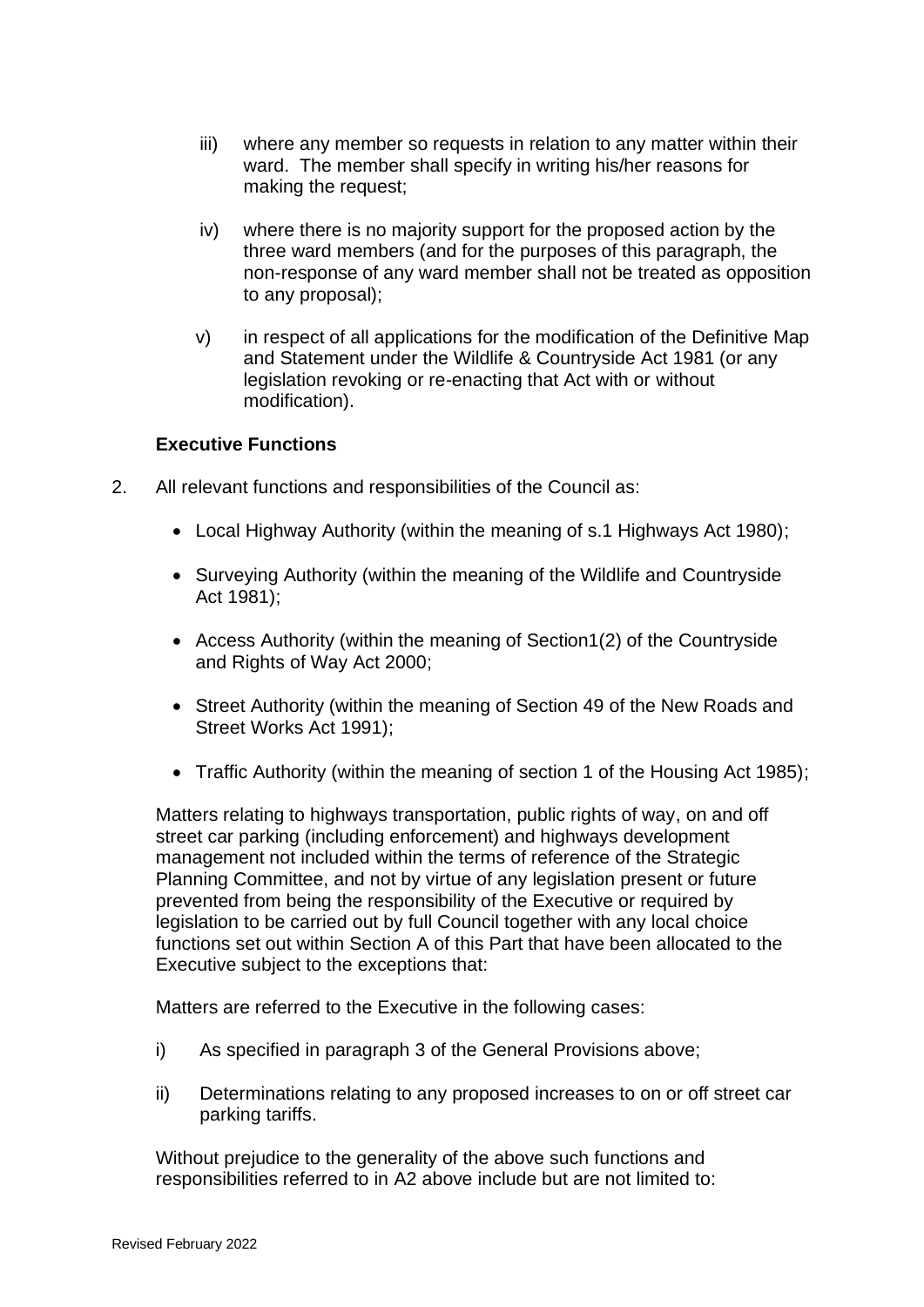(a) To respond to consultation requests on the highways/traffic implications of planning applications;

## **B. Strategic Environmental Matters**

### **Executive Functions**

All functions and responsibilities of the Council relating to the strategic direction and development of the Council's environmental strategy not by virtue of any legislation present or future prevented from being the responsibility of the Executive or required by legislation to be carried out by full Council together with any local choice functions set out within Section A of this Part that have been allocated to the Executive subject to the exceptions that:

Matters are referred to the Executive in the following cases:

i) As specified in paragraph 3 of the General Provisions above;

## **C. Licensing Matters**

### **Non-Executive Functions**

1. All functions and responsibilities of the Council relating to Licensing included within the terms of reference of the Licensing and Safety Committee subject to the exceptions that:

Matters are referred to the Licensing and Safety Committee or the Licensing Panel (as appropriate) as specified in paragraph 3 of the General Provisions above, and in the circumstances set out in Section 10(4) of the Licensing Act 2003 and Section 154(4) of the Gambling Act 2005.

Matters are referred to the Licensing and Safety Committee as specified in paragraph 3 of the General Provisions above.

The Strategic Director Environment and Climate Change is authorised to discharge the following applications:

- i) Grant and renewal of a Hackney Carriage or Private Hire Drivers Licence;
- ii) Suspend or revoke a Hackney Carriage or Private Hire Drivers Licence.

## **D. Environmental Services**

### **Non-Executive Functions**

1. All functions and responsibilities of the Council relating to environmental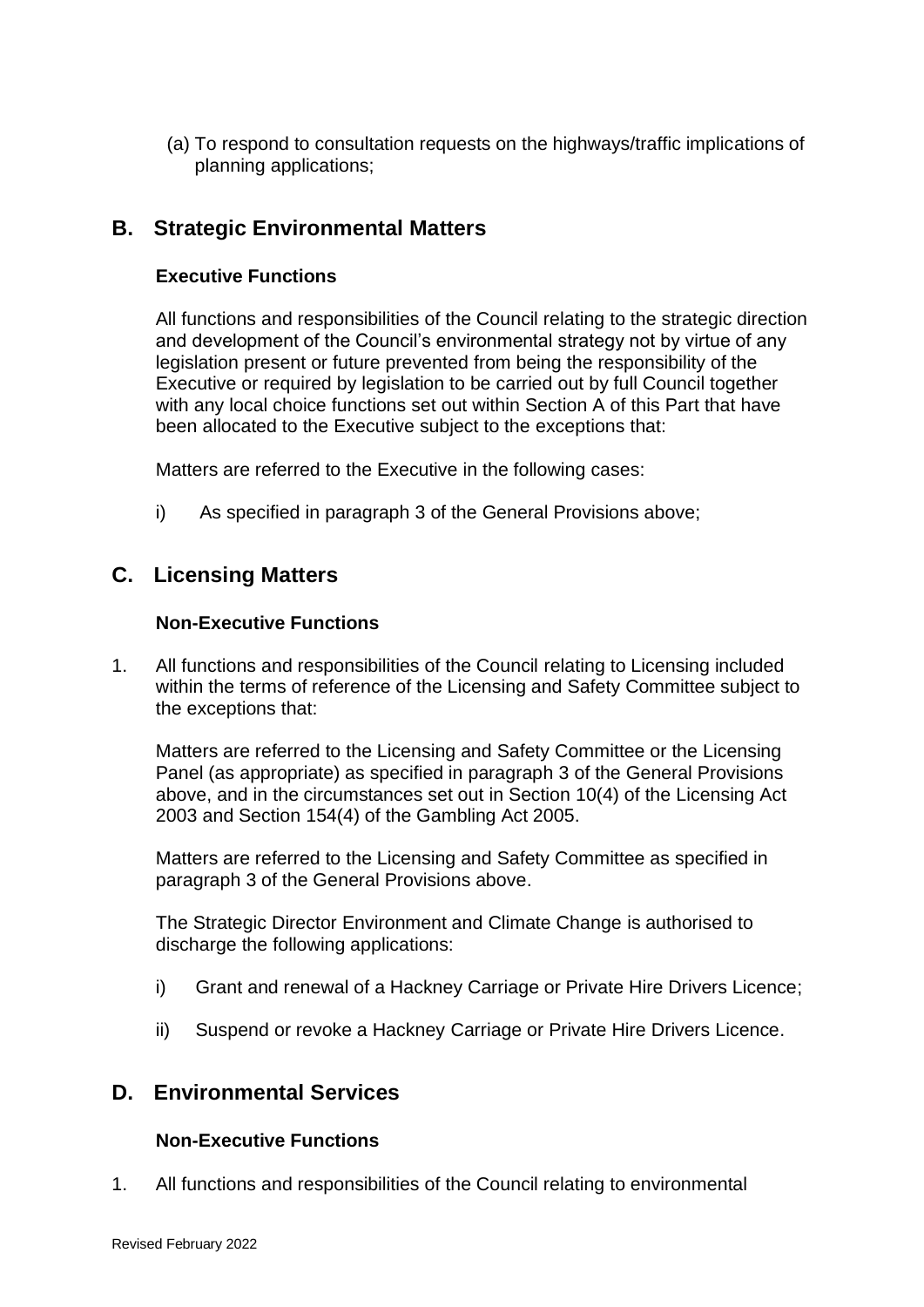services (including environmental health, public health, environmental protection, pollution control, contaminated land, health and safety, food safety and animal welfare) and included within the terms of reference of the Licensing and Safety Committee, subject to the exceptions that:

Matters are referred to the Licensing and Safety Committees or the Regulatory Panels (as appropriate) as specified in paragraph 3 of the General Provisions above and in the following cases:

- i) Refusals to grant licences under:
	- a) Section 1 Animal Boarding Establishments Act 1963;
	- b) Section 1 Breeding of Dogs Act 1973 as amended by the Breeding and Sale of Dogs (Welfare) Act 1999;
	- c) The Caravan Sites and Control of Development Act 1960 as amended by the Local Government (Miscellaneous Provisions) Act 1982;
	- d) Section 1 Dangerous Wild Animals Act 1976;
	- e) The Performing Animals Act 1925;
	- f) Section 1 Pet Animals Act 1951;
	- g) Section 269 Public Health Act 1936;
	- h) Section 1 Riding Establishments Act 1964 and Section 1 Riding Establishments Act 1970;
	- i) The Zoo Licensing Act 1981 and the Zoo Licensing Act 1981 (Amendment) (England and Wales) Regulations 2002.
- ii) Refusals to approve arrestment plant for furnaces under Section 6 Clean Air Act 1993;
- iii) Refusals to approve plant for arresting grit and dust under Section 8 Clean Air Act;
- iv) Refusals to grant prior approval for noise levels from construction sites under Section 61 Control of Pollution Act 1974;
- v) Refusals to grant consent to exceed registered levels in noise abatement zones under Section 65 Control of Pollution Act 1974;
- vi) Refusals of authorisations in respect of prescribed processes under Section 6 Environmental Protection Act 1990;
- vii) Revocation of authorisation for non-payment of subsistence fee under Section 8(8) Environmental Protection Act 1990;
- viii) Initial consideration of appeals against the revocation of authorisations under Section 8(8) Environmental Protection Act 1990;
- ix) Revocation of authorisation where the prescribed process has not been carried on for a period of 12 months under Section 12 Environmental Protection Act 1990;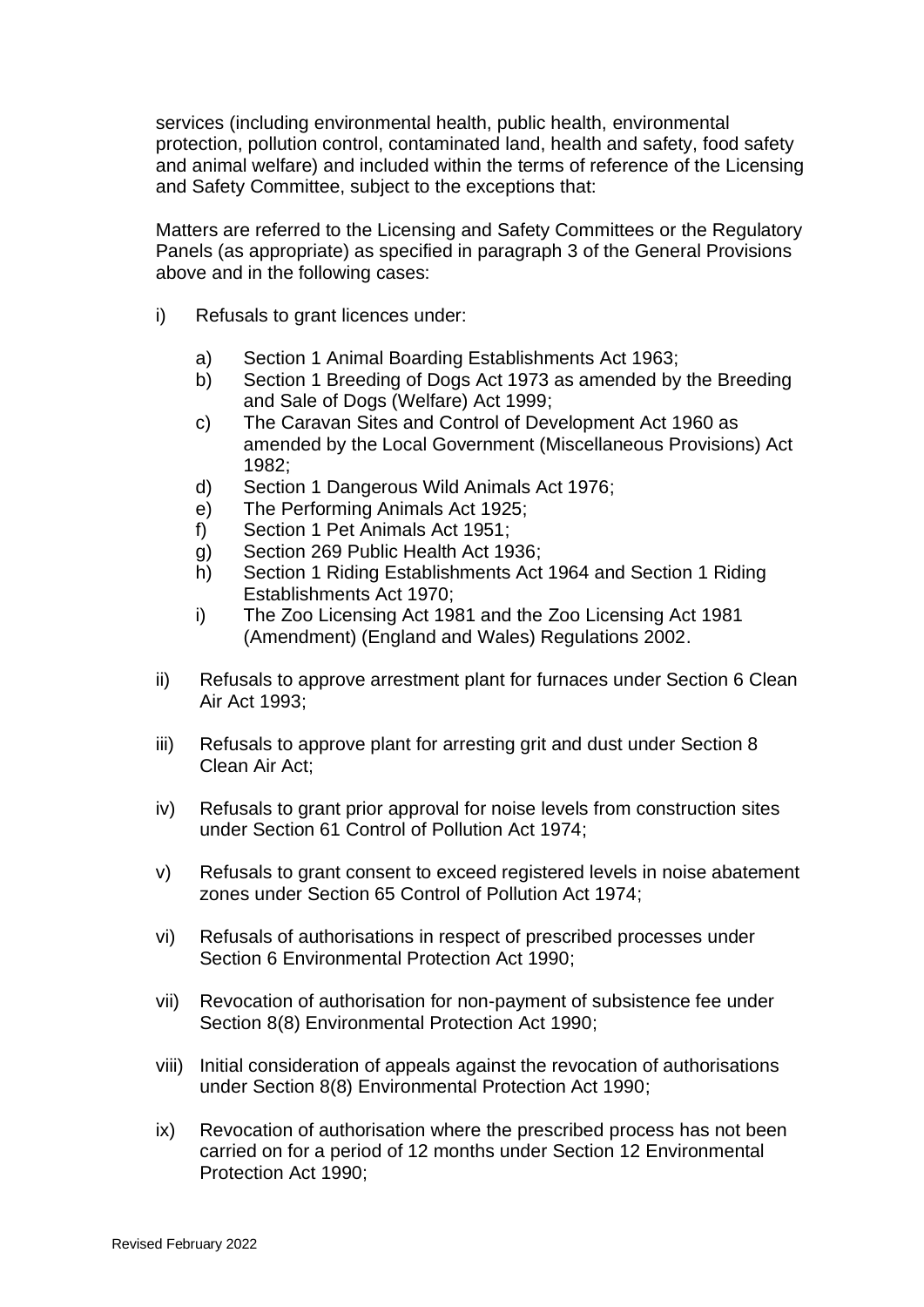- x) Initial consideration of appeals against the revocation of authorisations under Section 12 Environmental Protection Act 1990;
- xi) Refusals to issue permits under Part II Regulation 10 Pollution Prevention and Control (England and Wales) Regulations 2000;
- xii) Accepting the surrender of permits under Part II Regulation 19(8) Pollution Prevention and Control (England and Wales) Regulations 2000;
- xiii) Revocation of permits under part II Regulation 21 Pollution Prevention and Control (England and Wales) Regulations 2000;
- xiv) Authority to institute proceedings in the High Court under Part II Regulation 33 Pollution Prevention and Control (England and Wales) Regulations 2000.
- 2. Power to require the proper maintenance of land under Section 215 of the Town & Country Planning Act 1990 (including the service of notices and authorising entry to land and premises for the purposes of inspection and to perform works in default).

### **Executive Functions**

3. All functions and responsibilities of the Council relating to environmental services (including environmental health, public health, environmental protection, pollution control, contaminated land, health and safety, food safety and animal welfare) not included in the terms of reference of the Licensing and Safety Committee, not by virtue of any legislation present or future prevented from being the responsibility of the Executive or required by legislation to be carried out by full Council together with any local choice functions set out within Section A of this Part that have been allocated to the Executive subject to the exceptions that:

Matters are referred to the Executive in the following cases:

(i) As specified in paragraph 3 of the General Provisions above.

## **E. Highways Matters**

### **Non-Executive Functions**

1. All functions and responsibilities of the Council as Local Highway Authority included within the terms of reference of the Planning and Highways Committee and its sub-committees (apart from public rights of way strategy and enforcement, highways transportation and highways development management) subject to the exceptions that: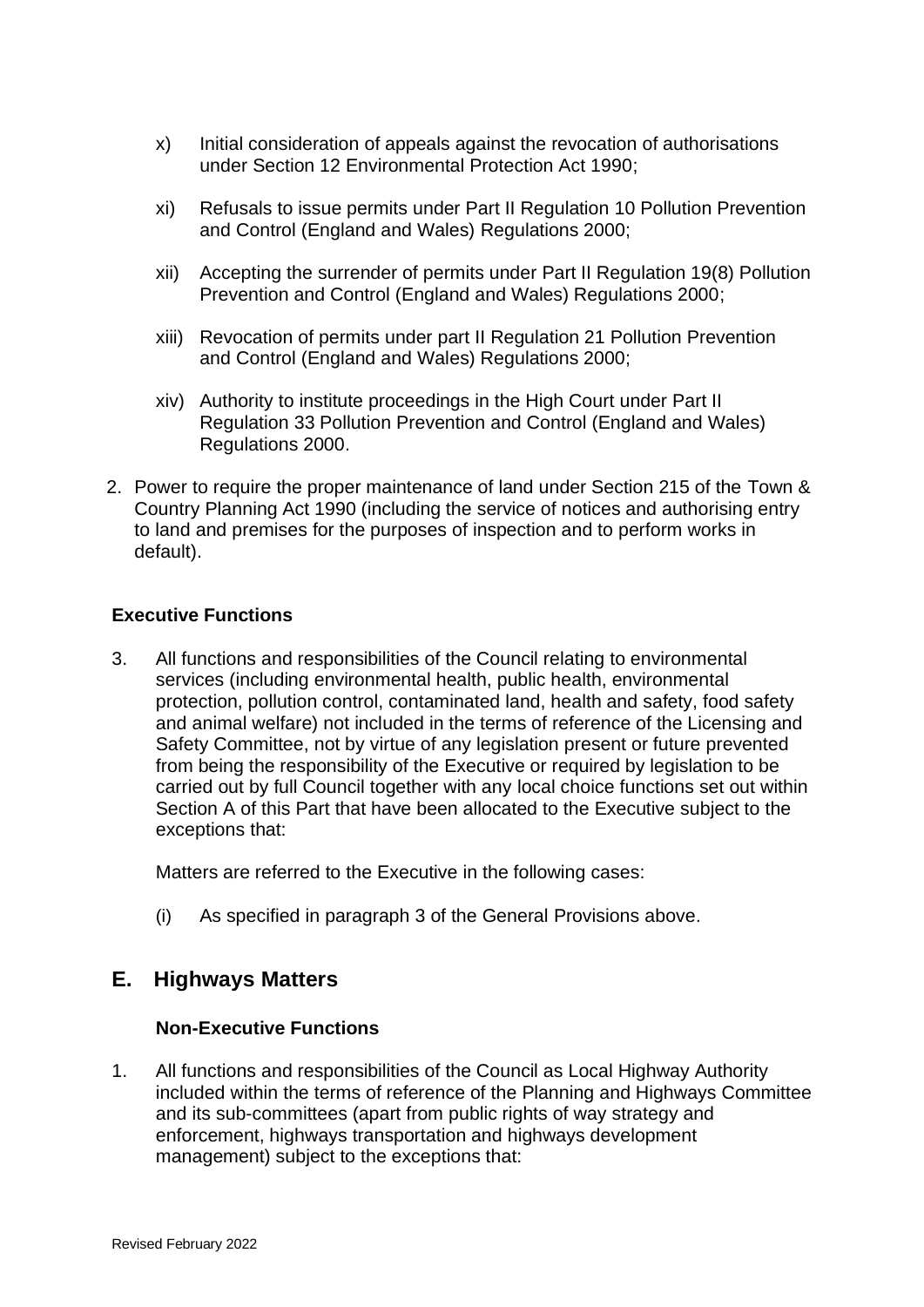Matters are referred to the Strategic Planning Committee/relevant Planning Area Sub-Committee as specified in paragraph 3 of the General Provisions above and in the following cases:

- i) Where the delegated officer so decides:
	- a) with the agreement of the Chair of the Strategic Planning Committee or Chair of the relevant Planning Area Sub-Committee (as appropriate); or
	- b) due to the significant volume of local opinion (including through Parish/Town Councils).
- (ii) Where the Chair of the Strategic Planning Committee or Chair of the relevant Planning Area Sub-Committee (as appropriate) so requests.
- (iii) Where any member so requests in relation to any matter within their ward. The member shall specify in writing his/her reasons for making the request.
- (iv) Where there is not majority support for the proposed action by the 3 ward members (and for the purposes of this paragraph, the non-response of any ward member shall not be treated as opposition to any proposal).

#### **Executive Functions**

1. All functions and responsibilities of the Council as Local Highway Authority (excluding car parking) not included within the terms of reference of the Strategic Planning Committee, not by virtue of any legislation present or future prevented from being the responsibility of the Executive or required by legislation to be carried out by full Council together with any local choice functions set out within Section A of this Part that have been allocated to the Executive subject to the exceptions that:

Matters are referred to the Executive in the following cases:

i) As specified in paragraph 3 of the General Provisions above

## **F. General Streetscene Matters**

### **Executive Functions**

- 1. All functions and responsibilities of the Council relating to:
	- a) Refuse collection;
	- b) Waste disposal;
	- c) Street cleaning;
	- d) Centralised transport;
	- e) Parks and Grounds Maintenance;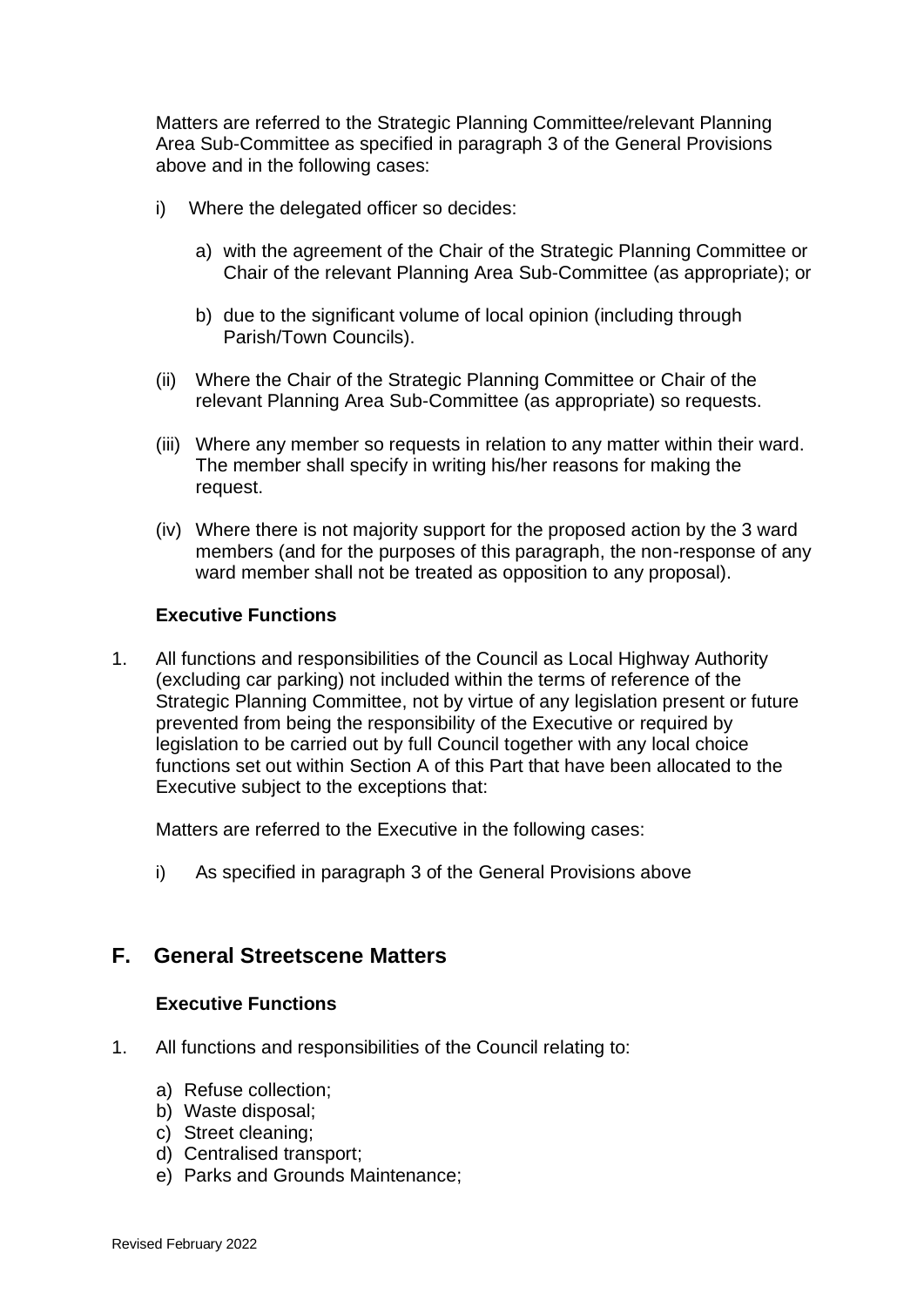- f) Police Community Support Officers/Rangers;
- g) Landscape Architects;
- h) Dog Wardens.

And not by virtue of any legislation present or future prevented from being the responsibility of the Executive or required by legislation to be carried out by full Council together with any local choice functions set out within Section A of this Part that have been allocated to the Executive subject to the exceptions that:

Matters are referred to the Executive in the following cases:

(i) As specified in paragraph 3 of the General Provisions above.

## **G. Bereavement Matters**

### **Executive Functions**

1. All functions and responsibilities of the Council relating to bereavement services (including cemeteries, crematoria and burial grounds) not by virtue of any legislation present or future prevented from being the responsibility of the Executive or required by legislation to be carried out by full Council together with any local choice functions set out within Section A of this Part that have been allocated to the Executive subject to the exceptions that:

Matters are referred to the Executive in the following cases:

(i) As specified in paragraph 3 of the General Provisions above.

## **H. Routine Enforcement Matters**

### **Non Executive Functions**

1. Power to require the proper maintenance of land under s215 of the Town and Country Planning Act 1990 (including the service of notices and authorising entry to land and premises for the purposes of inspection and to perform works in default).

### **Executive Functions**

2. All functions and responsibilities of the Council relating to the enforcement of all legislation within the remit of the Directorates for Growth and Regeneration and Environment and Climate Change including, but not limited to, environmental protection, dog related legislation, highways, housing and town and country planning legislation (as appropriate) not by virtue of any legislation present or future prevented from being the responsibility of the Executive or required by legislation to be carried out by full Council together with any local choice functions set out within Section A of this Part that have been allocated to the Executive subject to the exceptions that: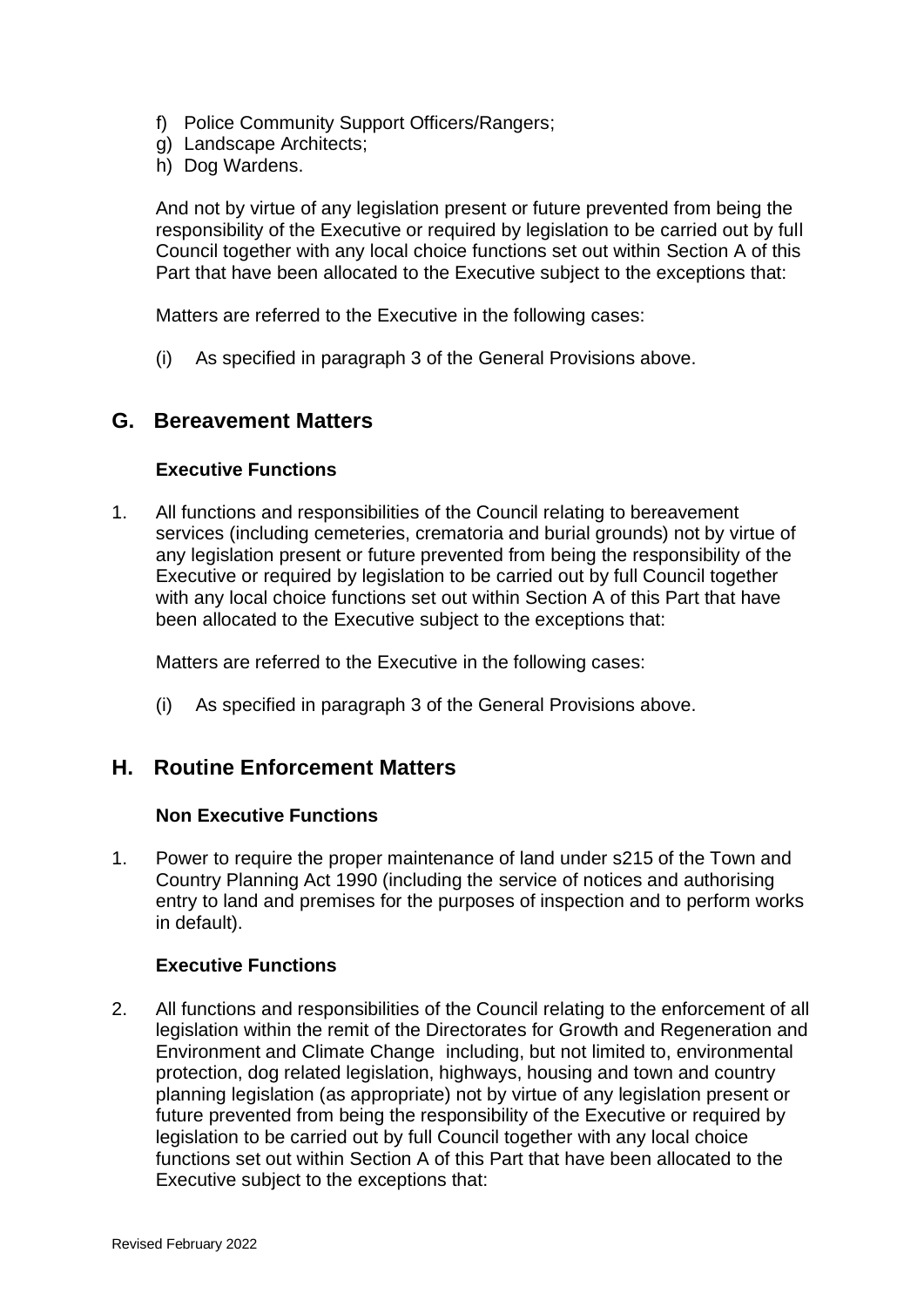Matters are referred to the Executive in the following cases:

(i) As specified in paragraph 3 of the General Provisions above.

# **I. Communities and the Arts**

### **Executive Functions**

1. Discharge of all functions and responsibilities of the Council relating to communities and the arts matters and not by virtue of any legislation present or future prevented from being the responsibility of the Executive or required by legislation to be carried out by full Council together with any local choice functions set out within Section A of this Part that have been allocated to the Executive subject to the exceptions that:

Matters are referred to the Executive in the following cases:

(i) As specified in paragraph 3 of the General Provisions above.

Without prejudice to the generality of the above, such functions and responsibilities referred to in P1 above include but are not limited to:

- (a) Arts and Creative Economy;
- (b) Events, festivals and concerts;
- (c) Museums, galleries and heritage;
- (d) Town and Public Halls;
- (e) Catering, cleaning and caretaking (Facilities Management);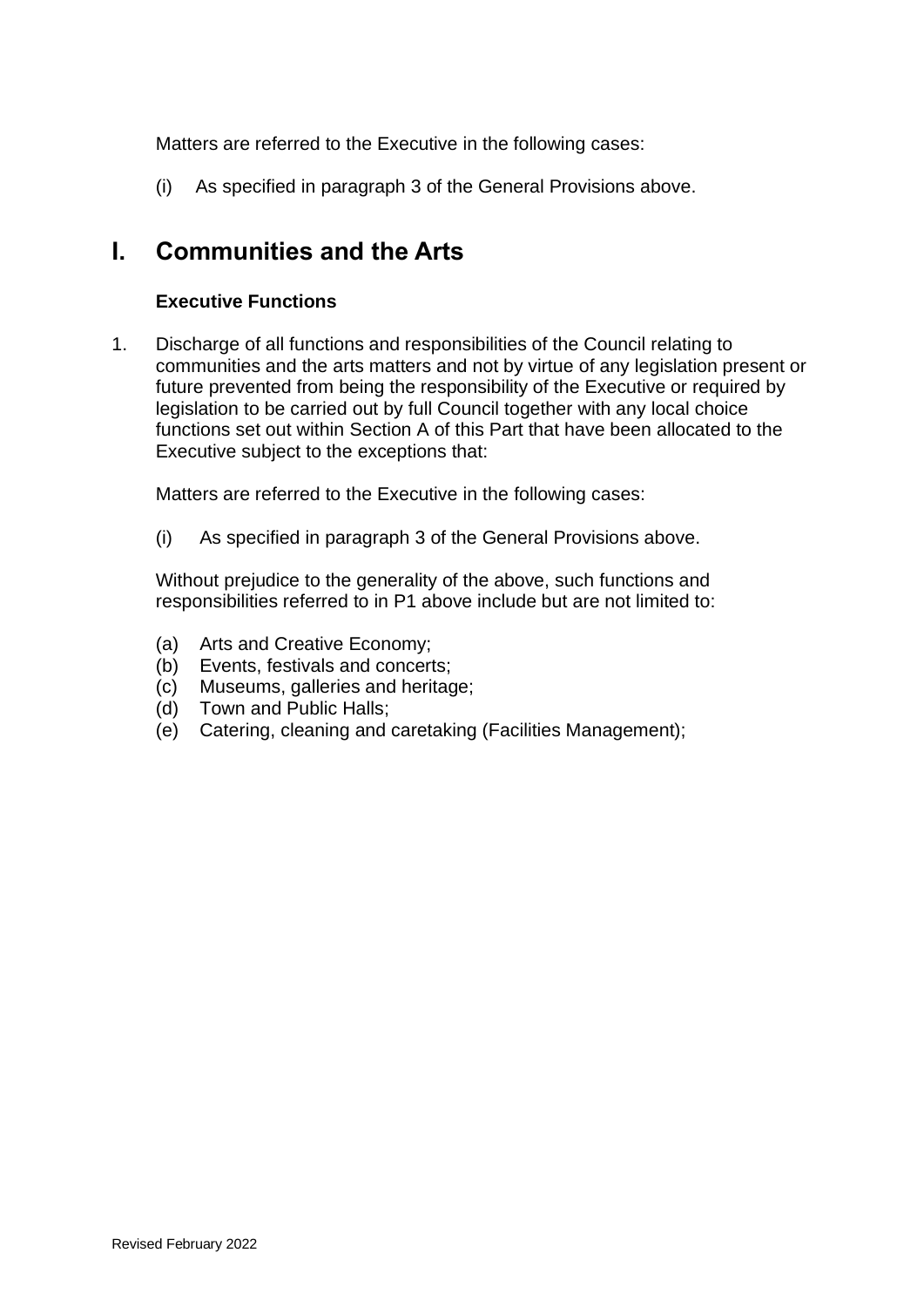# **Strategic Director Adults and Health**

The holder of the post of Strategic Director Adults and Health is the statutory officer for Section 6 of the Local Authority Social Services Act 1970 and is responsible for the strategic direction and overall management and delivery of the local authority's functions relating to commissioning and Adult Social Care (other than those public health functions for which the authority's Director of Public Health is directly statutorily responsible under the NHS Act 2006 the Health and Social Care Act 2012 and related regulations) without prejudice to the foregoing, the Director shall have power, subject to compliance with the Constitution, FPRs, CPRs and approved policies of the Council or Executive (as appropriate) and all legal requirements, to discharge the functions set out below:

# **A. Adult Social Care**

## **Executive functions**

1. Discharge all of the functions and responsibilities of the Council relating to adult social care matters that are not by virtue of any legislation present or future prevented from being the responsibility of the Executive or required by legislation to be carried out by full Council together with any local choice functions set out within Section A of this Part that have been allocated to the Executive subject to the exceptions that:

Matters are referred to the Executive in the following cases:

(a) As specified in paragraph 3 of the General Provisions above.

Without prejudice to the generality of the above, such functions and responsibilities referred to in A1 above include but are not limited to:

- (a) Safeguarding of adults including effectiveness of Kirklees Safeguarding Adults Board;
- (b) Implementation and management of strategies and operations for adults and older people;
- (c) Social Care Transformation and Integration.
- (d) Partnerships for adults.

# **B. Personalisation and Commissioning Matters (Adults)**

## **Executive functions**

1. Discharge all of the functions and responsibilities of the Council relating to commissioning services for Health and Social Care that are not by virtue of any legislation present or future prevented from being the responsibility of the Executive and are not required by legislation to be carried out by full Council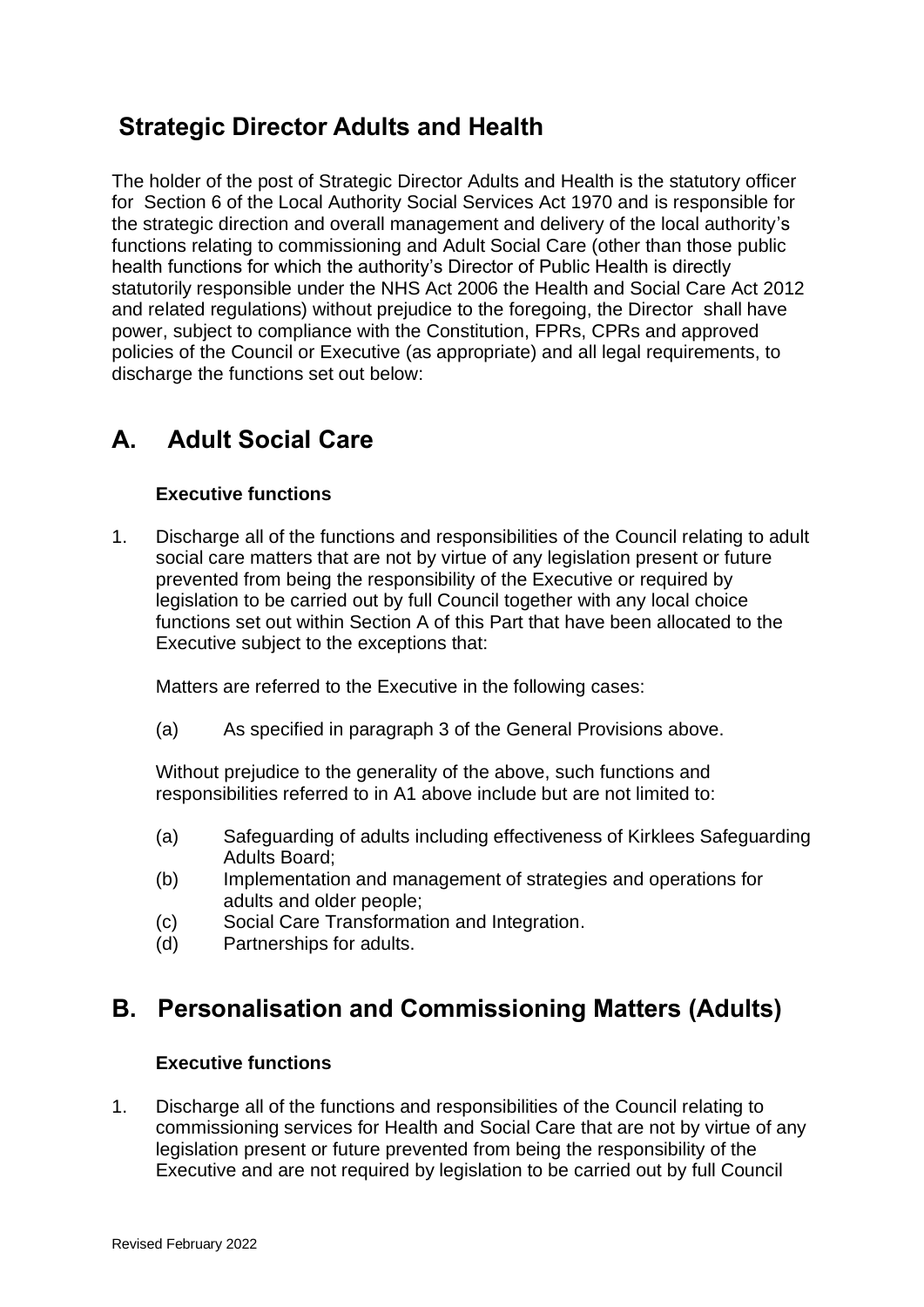together with any local choice functions set out within Section A of this Part that have been allocated to the Executive subject to the exceptions that:

Matters are referred to the Executive in the following cases:

(i) As specified in paragraph 3 of the General Provisions above.

Without prejudice to the generality of the above, such functions and responsibilities referred to in B1 above include, but are not limited to:

- a) Managing, developing and leading strategic commissioning for adult social care;
- b) Driving Service Quality and development;
- c) Independent Review and advocacy;
- d) Cross-sector Development;
- e) Regulation and Quality;
- f) Cross-directorate Strategic Support;
- g) Strategic Partnerships and Commissioning.

# **C. Libraries, Registrars and Customer Contact**

### **Executive functions**

(1) Discharge all of the functions and responsibilities of the Council relating to commissioning services for Libraries, Registrars and Customer Contact that are not by virtue of any legislation present or future prevented from being the responsibility of the Executive and are not required by legislation to be carried out by full Council together with any local choice functions set out within Section A of this Part that have been allocated to the Executive subject to the exceptions that:

Matters are referred to the Executive in the following cases:

(i) As specified in paragraph 3 of the General Provisions above.

Without prejudice to the generality of the above, such functions and responsibilities referred to in C1 above include, but are not limited to:

- a) Libraries and registrars;
- b) Customer Contact Centres.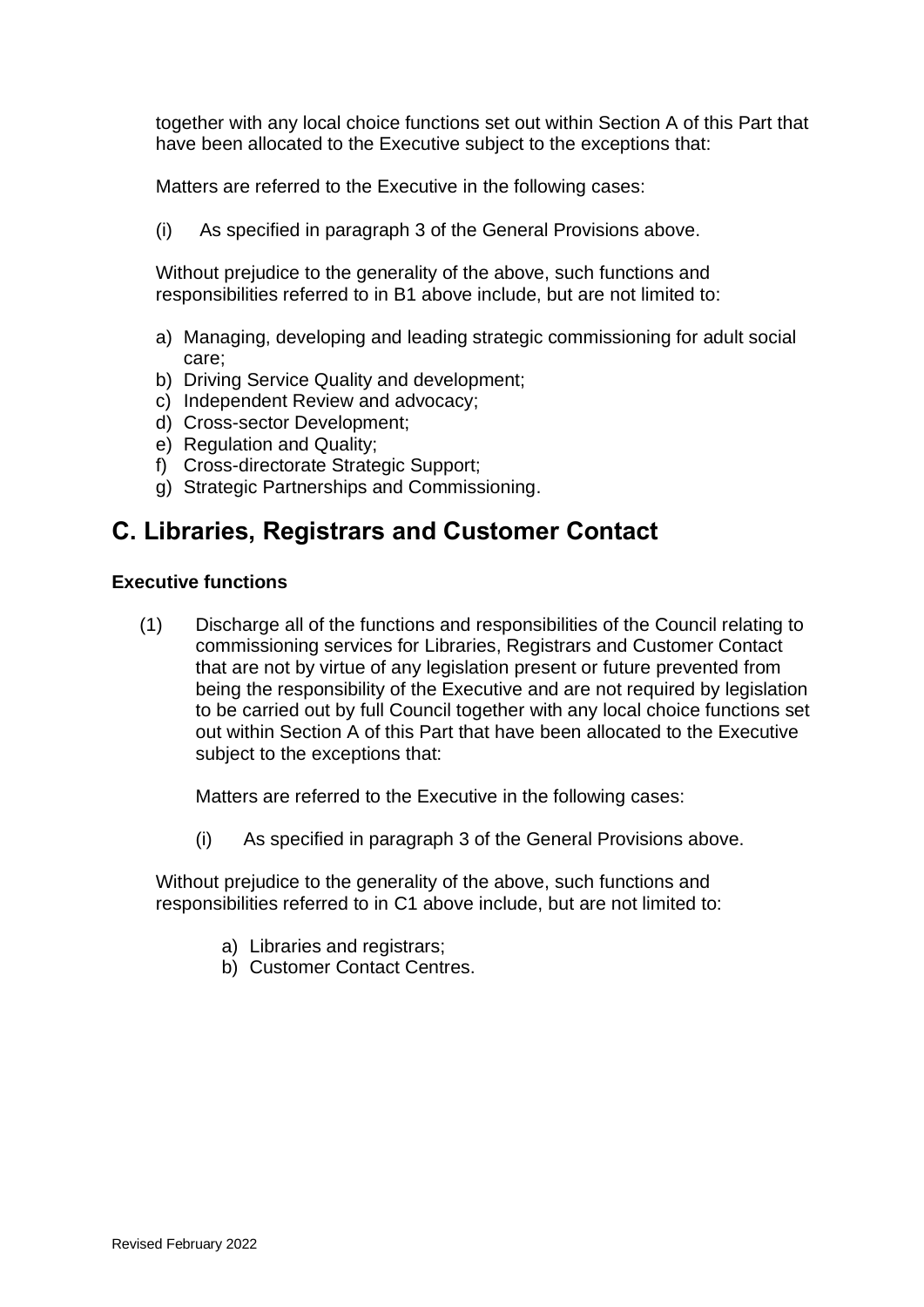# **Strategic Director – Corporate Strategy, Commissioning and Public Health**

The holder of the post of Strategic Director Corporate Strategy, Commissioning and Public Health is responsible for the strategic direction and overall management and delivery of the functions and responsibilities of the Directorate for Corporate Strategy, Commissioning and Public Health and without prejudice to the foregoing, shall have power, subject to compliance with the Constitution, FPRs, CPRs and approved policies of the Council or Executive (as appropriate) and all legal requirements to:

The Strategic Director is the holder of the post of Director of Public Health (DPH) and is the statutory officer for the purposes of Section 73A of the National Health Service Act 2006.

# **A. Public Health Matters**

Discharge of all functions and responsibilities of the Council relating to Public health by virtue of any legislation present or future not prevented from being the responsibility of the Executive and not required by legislation, to be carried out by full Council together with any Local Choice functions set out within this Part that have been allocated to the Executive including

## **Executive Functions**

- a) taking appropriate steps to improve the health of the people in the authority's area<sup>7</sup>;
- b) dental public health<sup>8</sup>;
- c) joint working with the prison service<sup>9</sup>;
- d) the medical inspection of pupils and the weighing and measuring of children<sup>10</sup>:

<sup>&</sup>lt;sup>7</sup> Section 2B of the 2006 Act. Steps that may be taken include: providing information and advice; providing services or facilities designed to promote healthy living; providing services or facilities for the prevention, diagnosis or treatment of illness; providing financial incentives to encourage individuals to adopt healthier lifestyles; providing assistance (including financial assistance) to help individuals to minimise any risks to health arising from their accommodation or environment; providing or participating in the provision of training for persons working or seeking to work in the field of health improvement; making available the services of any person or any facilities; and providing grants or loans

<sup>&</sup>lt;sup>8</sup> As prescribed by the Secretary of State under Section 111 of the 2006 Act

<sup>&</sup>lt;sup>9</sup> In relation to improving the way in which the authority's functions are exercised to secure and maintain the health of prisoners - Section 249 of the 2006 Act

<sup>10</sup> Under Schedule 1 of the 2006 Act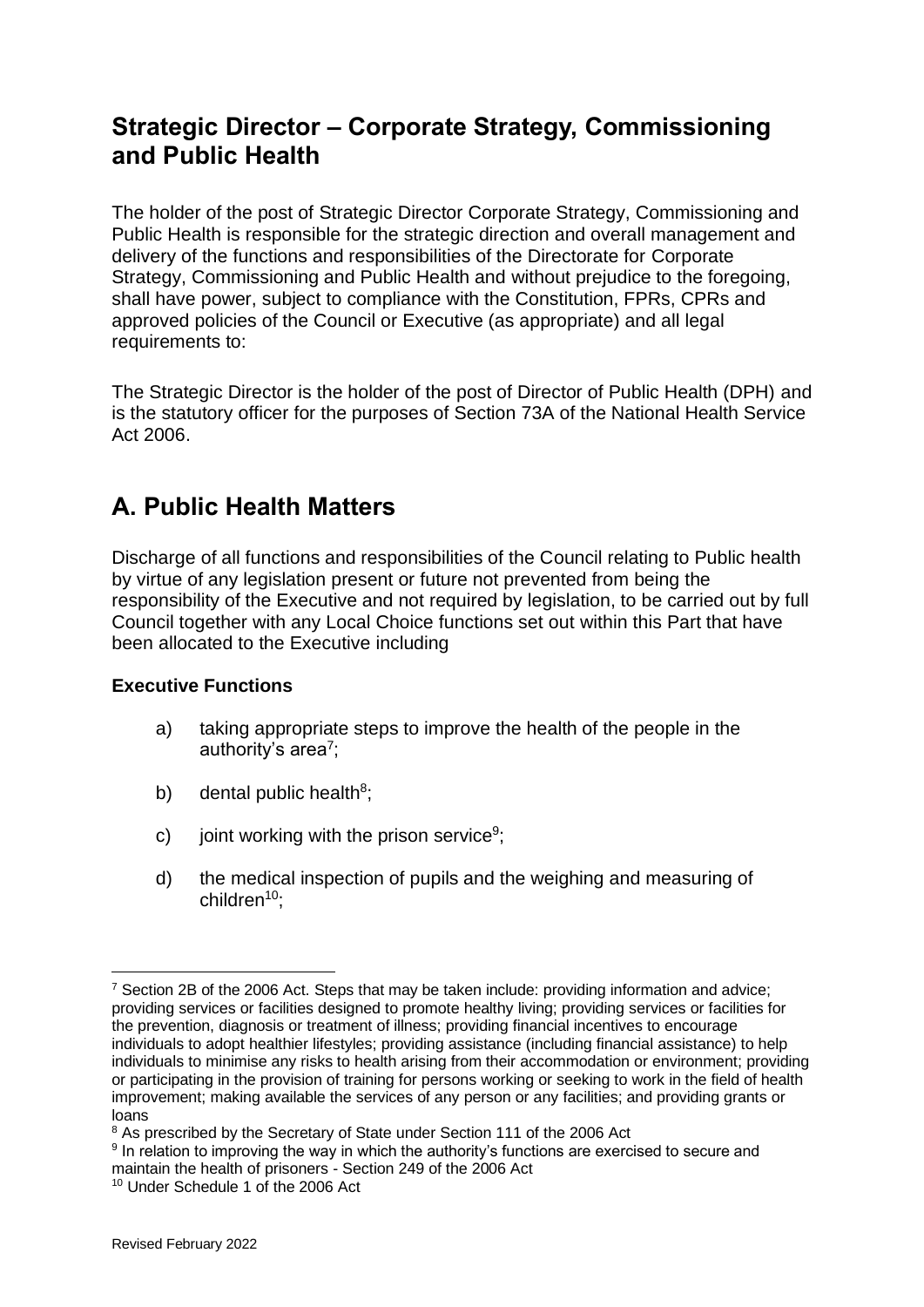- e) research, obtaining and analysing data or other information, and obtaining advice from persons with appropriate professional expertise <sup>11</sup>;
- f) planning for, or responding to, emergencies involving a risk to public health;
- g) co-operating with arrangements for assessing risks posed by violent or sexual offenders<sup>12</sup>
- h) any public health function of the Secretary of State (or functions exercisable in connection with those functions)
	- which the authority is required by requiations to exercise<sup>13</sup>; or
	- $\bullet$  in respect of which arrangements have been made<sup>14</sup>;
- i) any other function prescribed by the Secretary of State as the responsibility of the Director of Public Health;
- j) the oversight of clinical governance arrangements;
- k) making representations to the licensing authority in relation to applications for the grant, variation and review of premises licences as responsible authority for public health for the purposes of the Licensing Act 2003; and
- I) provision of contraceptive services<sup>15</sup>.

Matters are referred to the Executive in the following cases:

(i) As specified in paragraph 3 of the General Provisions above.

# **B. Intelligence and Performance**

### **Non-Executive Functions**

1. All functions and responsibilities of the Council relating to intelligence and performance matters subject to the exceptions that:

Matters are referred to the Council and/or the Corporate Governance & Audit Committee as specified in paragraph 3 of the General Provisions.

### **Executive Functions**

<sup>&</sup>lt;sup>11</sup> For any purposes in connection with the authority's functions in relation to the health service  $$ paragraph 13 of Schedule 1 of the 2006 Act

<sup>&</sup>lt;sup>12</sup> Under Section 325 Criminal Justice Act 2003

 $13$  Section 6C(1) and (3) of the 2006 Act

<sup>14</sup> Under Section 7A of the 2006 Act

<sup>&</sup>lt;sup>15</sup> Under Schedule 1 of the 2006 Act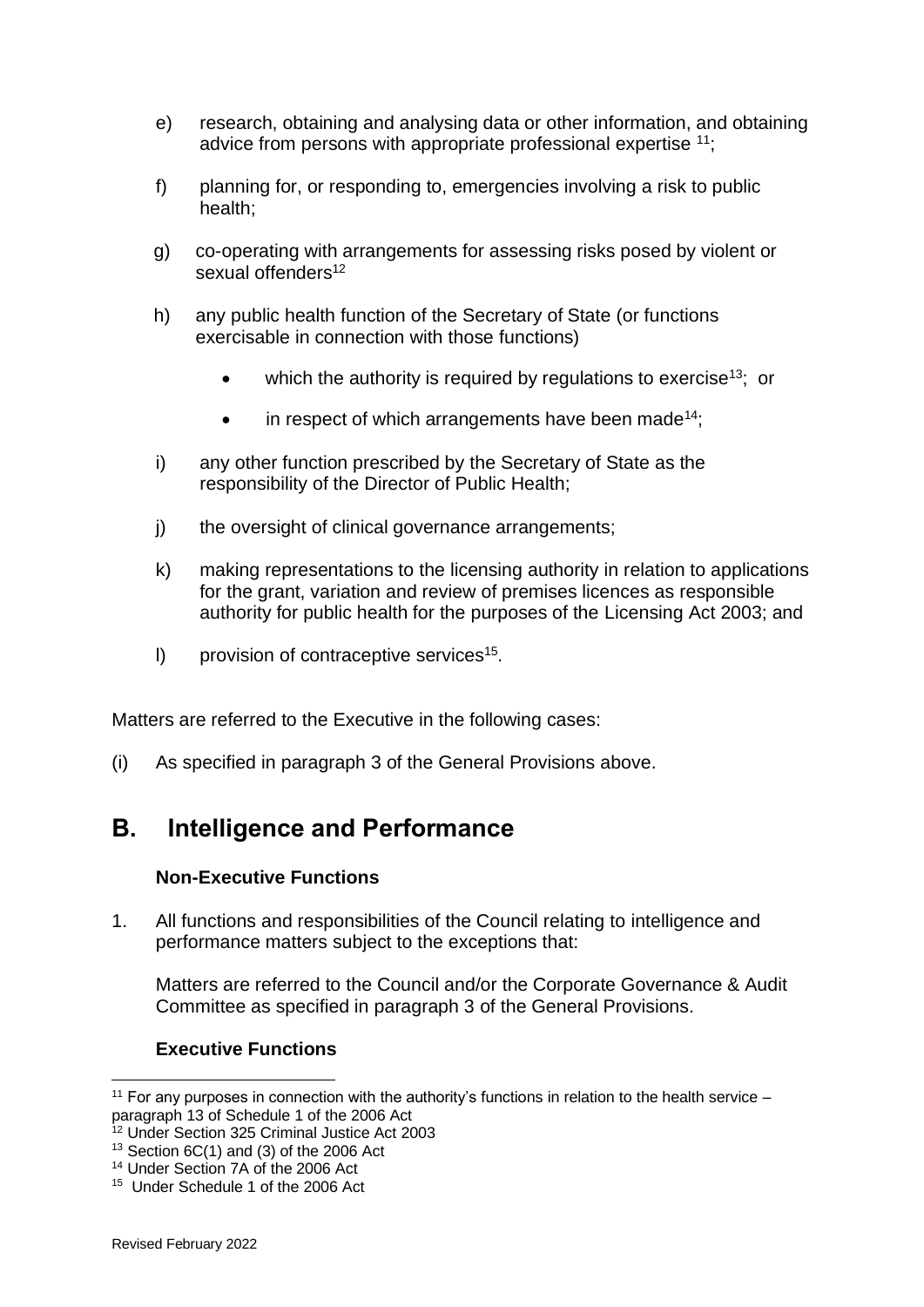2. All functions and responsibilities of the Council relating to intelligence and performance matters and not by virtue of any legislation present or future prevented from being the responsibility of the Executive or required by legislation to be carried out by full Council together with any Local Choice functions that have been allocated to the Executive subject to the exceptions that:

Matters are referred to the Executive in the following cases:

(i) As specified in paragraph 3 of the General Provisions above.

Without prejudice to the generality of the above, such functions and responsibilities referred to in B1 and B2 above include but are not limited to:

- (a) Intelligence; and
- (b) Performance.

# **C. Information Technology Matters**

### **Executive Functions**

1. All functions and responsibilities of the Council relating to its information technology activities and not by virtue of any legislation present or future prevented from being the responsibility of the Executive or required by legislation to be carried out by full Council together with any Local Choice functions that have been allocated to the Executive subject to the exceptions that:

Matters are referred to the Executive in the following cases:

i) As specified in paragraph 3 of the General Provisions above.

Without prejudice to the generality of the above, such functions and responsibilities referred to in C1 above include but are not limited to:

a) IT Strategy and Change.

# **D. Support Services Matters**

### **People Services**

## **Non-Executive Functions**

1. In addition the Strategic Director may discharge of all functions and responsibilities of the Council included within the terms of reference of the Personnel Committee (save for the appointment of staff at Service Director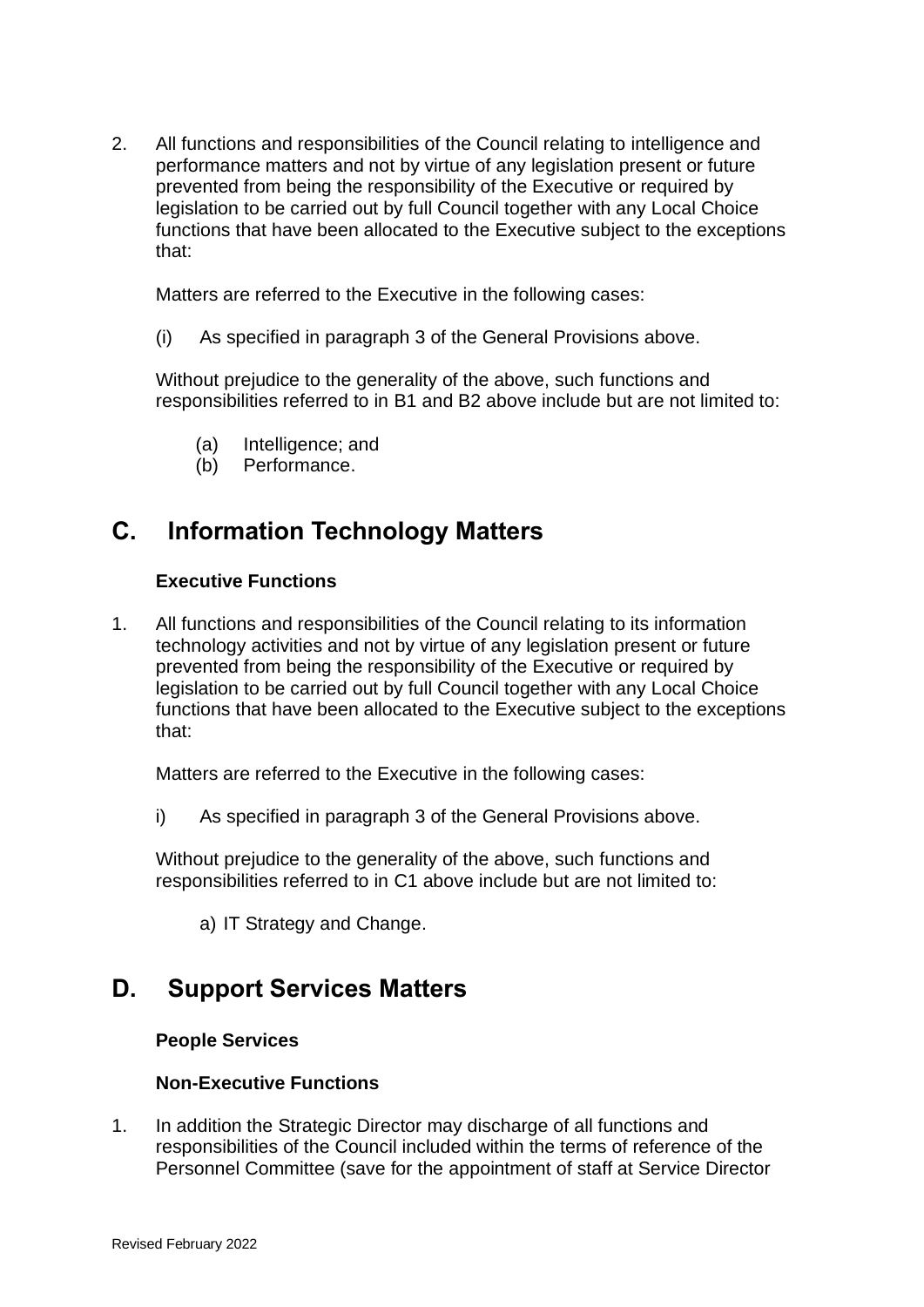level and above), subject to the exceptions that:

Matters are referred to the Personnel Committee in the following cases:

- i) As specified in paragraph 3 of the General Provisions above;
- ii) Determinations as to the grading of posts of the Chief Executive and Strategic Directors;
- iii) Sanctioning of compulsory redundancy proposals for Strategic Directors;
- iv) Sanctioning of early retirement/voluntary severance or ill health retirement proposals for Strategic Directors;
- v) Decisions as to the implementation of the discretionary areas of nationally negotiated agreements relating to rates of pay and terms and conditions of employment; and
- vi) Approval of all local terms and conditions of employment including discretionary holiday days.

Matters are referred to a panel appointed by the Personnel Committee in the following cases:

(i) Any grievance raised by the Chief Executive.

### **Executive Functions**

2. Discharge of all functions and responsibilities of the Council relating to human resources that are not included within the terms of reference of the Personnel Committee and are not by virtue of any legislation present or future prevented from being the responsibility of the Executive and not required by legislation to be carried out by full Council together with any local choice functions set out within Section A of this Part that have been allocated to the Executive subject to the exceptions that:

Matters are referred to the Executive in the following cases:

(i) As specified in paragraph 3 of the General Provisions above.

# **E. General Service Support**

### **Executive Functions**

- 1. Discharge of all functions and responsibilities of the Council relating to general service support including, but not limited to:
	- (a) Leadership, management and workforce development;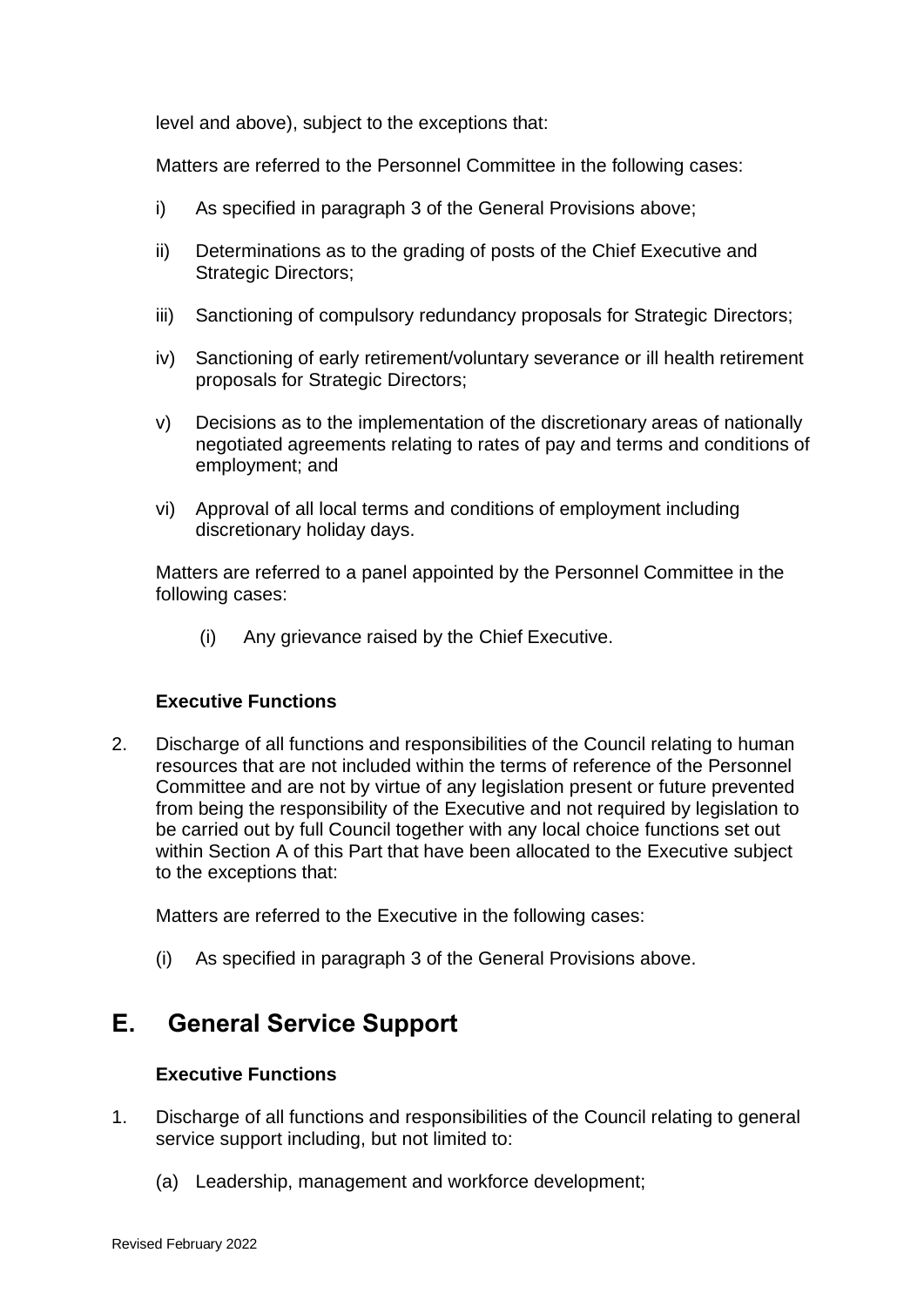- (b) Learning and Organisational Development;
- (c) Communications and Marketing
- (d) Employee Healthcare;
- (e) Payroll;
- (f) Recruitment and Temp Direct;
- (g) Pensions; and
- (h) Emergency Planning and Corporate Health and Safety.
- (i) Policy

And not by virtue of any legislation present or future prevented from being the responsibility of the Executive or required by legislation to be carried out by full Council together with any local choice functions set out within Section A of this Part that have been allocated to the Executive subject to the exceptions that:

Matters are referred to the Executive in the following cases:

(j) As specified in paragraph 3 of the General Provisions above.

# **F. Communities and Sport**

#### **Executive Functions**

- 1. Discharge of all functions and responsibilities of the Council relating to communities and sport and not by virtue of any legislation present or future prevented from being the responsibility of the Executive or required by legislation to be carried out by full Council together with any local choice functions set out within Section A of this Part that have been allocated to the Executive subject to the exceptions that:
	- a) Locality working;
	- b) Place-based working;
	- c) Area working and Local governance;
	- d) Consulting and engaging with communities;
	- e) Supporting partnership working and managing key partnerships;
	- f) Support and strengthening the voluntary and community sector;
	- g) Sport and Physical Activity;
	- h) Corporate Improvement Priorities.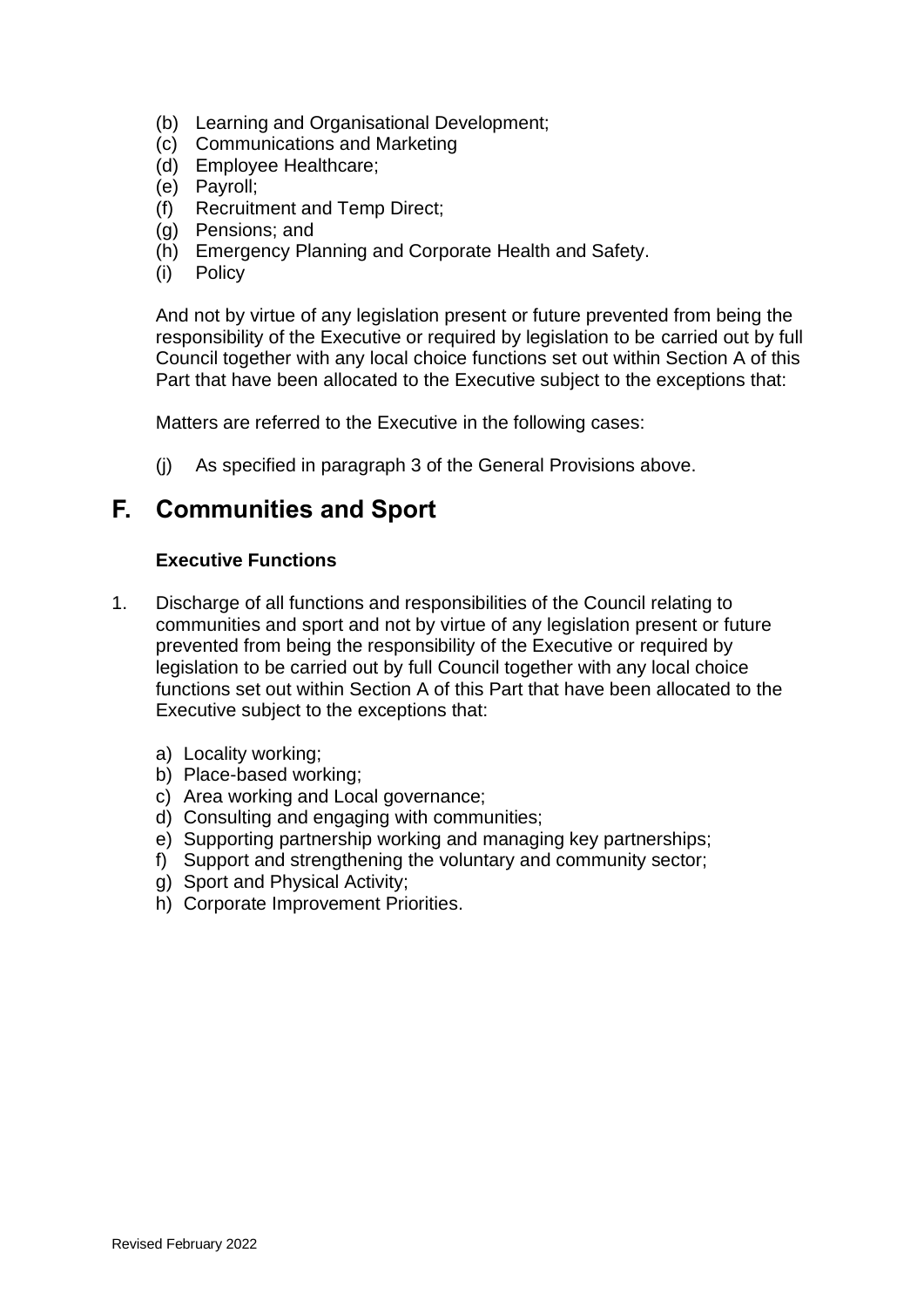# **Service Director – Legal, Governance and Commissioning**

The holder of the post of Service Director – Legal, Governance and Commissioning is designated as the Council's Monitoring Officer and is also responsible for the strategic direction and overall management and delivery of the legal functions and responsibilities of the Legal, Governance and Monitoring Service and without prejudice to the foregoing shall have power to discharge the following functions and responsibilities, subject to compliance with the Constitution, FPRs, CPRs, approved policies of the Council or the Executive (as appropriate) and all legal requirements:

## **A. Legal Matters**

## **General**

These functions can be either Executive or Non-Executive depending on the circumstances.

All functions and responsibilities of the Council relating to legal matters including:

- a) to take any action necessary to give effect to a decision of the Council, the Executive, the Overview and Scrutiny Management Committee or any committee, sub-committee or panel of the Council;
- b) the making, issuing or serving of orders and notices;
- c) to institute, conduct, prosecute, defend, withdraw or settle any legal proceedings on behalf of the Council;
- d) to commence and conduct any other legal action on behalf of the Council for the purpose of protecting the Council's interests;
- e) to instruct Counsel and professional advisers, where appropriate;
- f) to determine procedural arrangements for the issue of all consents, refusals, decisions and notices on behalf of the Council under statutory powers.

### **Executive Functions**

All Executive functions and responsibilities of the Council relating to legal matters including:

- a) to give undertakings on behalf of the Council;
- b) to prepare, sign or apply the Council's common seal to documents;
- c) to authorise other officers to apply the Council's common seal in accordance with Article 14.5 of Part 2 of the Constitution and to sign documents that are not required to be under seal;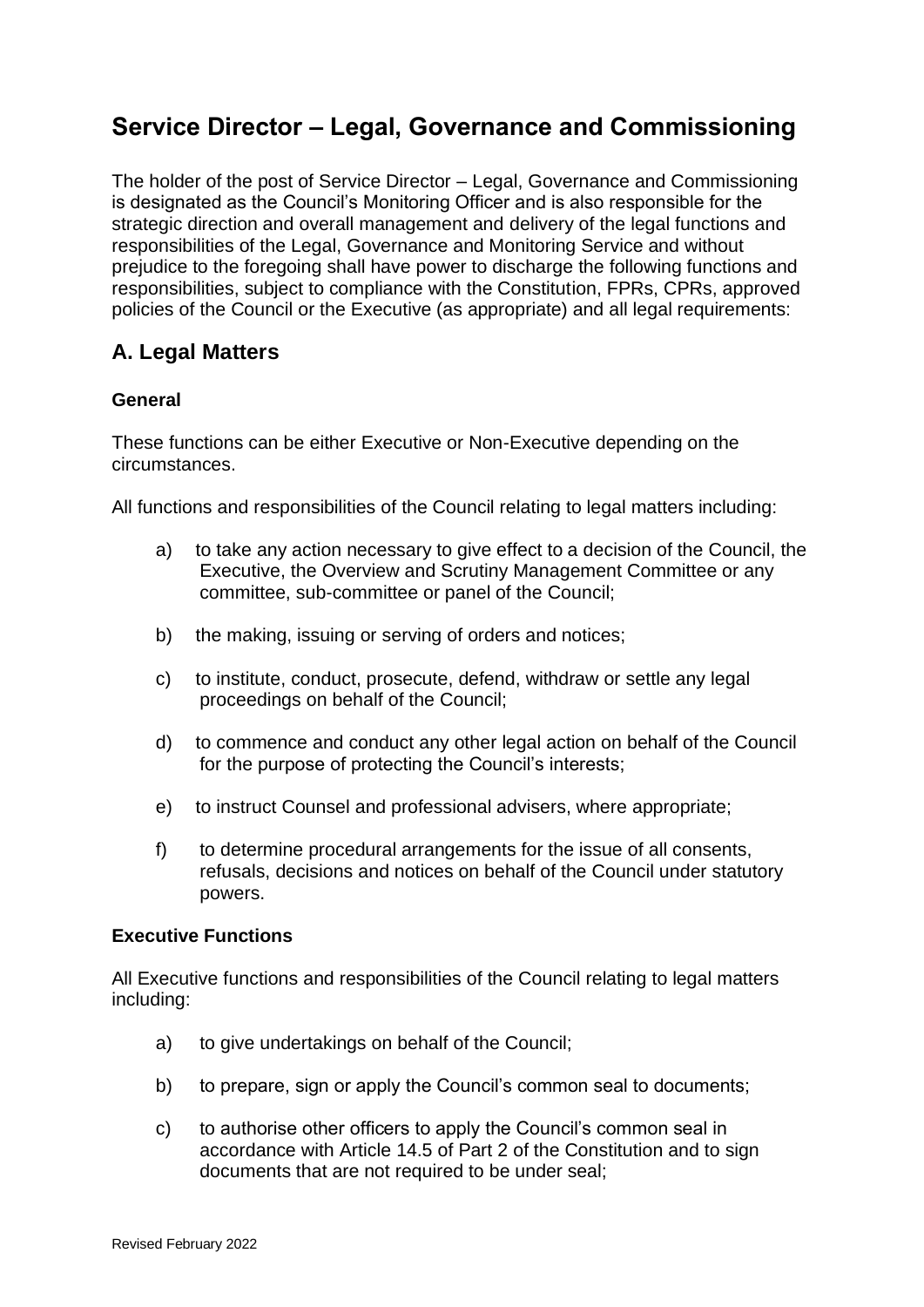- d) to complete all property transactions and contractual arrangements where terms have been agreed by the Council, its committees or subcommittees or Directors acting under the scheme of delegation;
- e) to authorise officers who are not admitted solicitors to appear in the Magistrates' Court on behalf of the Council pursuant to Section 223(1) of the Local Government Act 1972.
- f) to authorise officers of the Council to conduct actions on behalf of the Council in the County Court before a District Judge pursuant to Section 60 of the County Court Act 1984, in respect of:
	- the recovery of possession of houses or other property belonging to the Council; and
	- the recovery of any rent, mesne profits, damages or other sum claimed by the Council in respect of the occupation by any person of such a house.
- g) to accept on behalf of the Council the service of notices, orders and legal procedures;
- h) to exercise the functions of the Council pursuant to Section 1 of the Crime and Disorder Act 1998 (Anti-Social Behaviour Orders);
- i) to determine exemptions under Section 36 of the Freedom of Information Act 2000; and
- j) to postpone the Council's statutory charge where a property is mortgaged to an approved lending institution under the Housing Act 1985, is mortgaged to another lending institution, or where a secure loan is required from the original approved lending institution or from another approved lending institution, subject in each case to consultation with the Service Director for Streetscene and Housing and all costs incurred by the Council in the granting of the postponement being met in full by the applicant.

# **B. Governance & Democratic Services Matters**

### **Non-Executive Functions**

1. Discharge of all functions and responsibilities of the Council relating to governance and member relations (including elections) subject to the exceptions that:

Matters are referred to Council:

(i) As specified in paragraph 3 of the General Provisions above.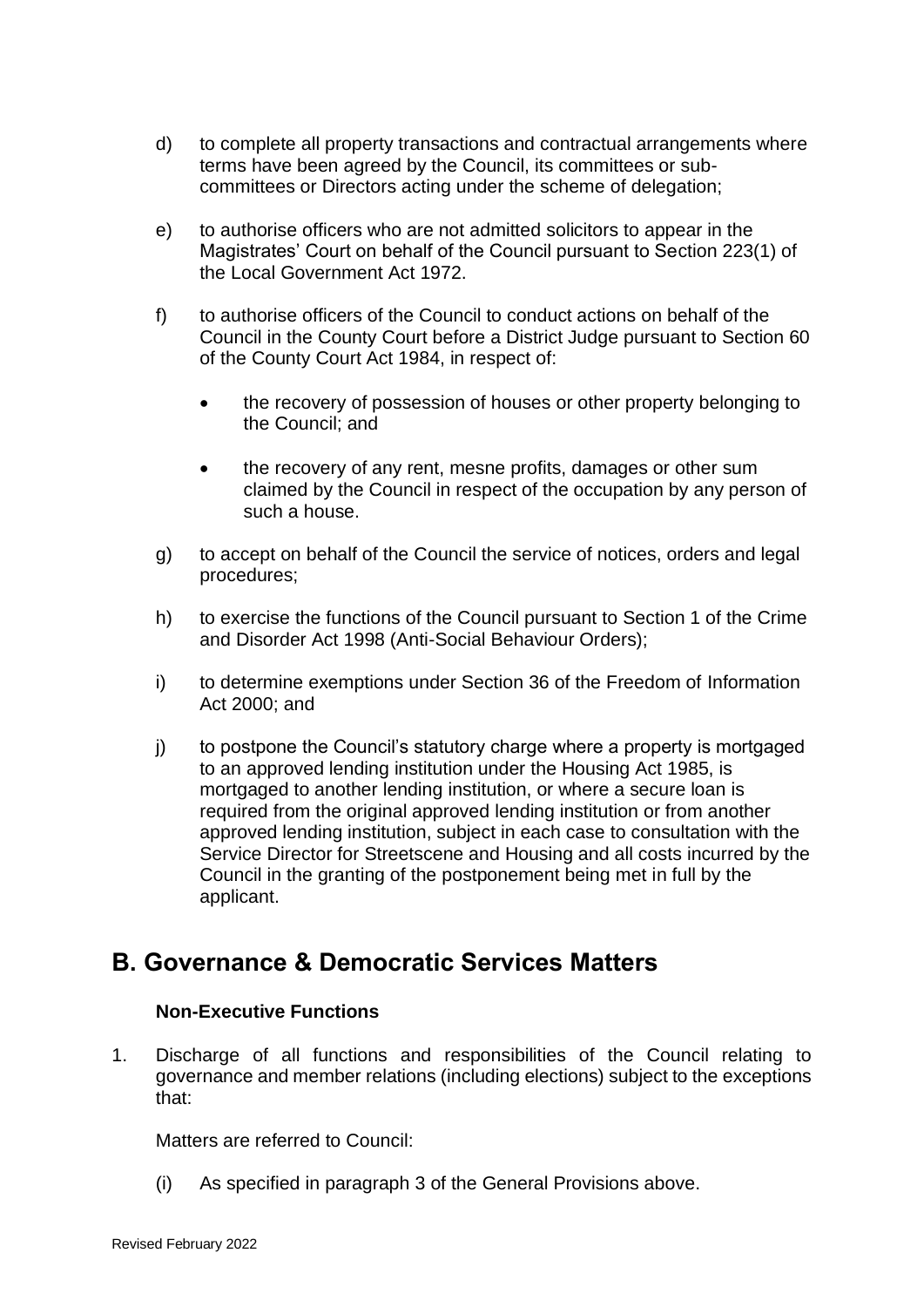Matters are referred to Corporate Governance and Audit Committee:

(i) As specified in paragraph 3 of the General Provisions above.

Without prejudice to the generality of the above, such functions and responsibilities referred to in C1 above include but are not limited to:

- (a) The determination (in consultation with Group Business Managers) of nominations to outside bodies in circumstances where the Council or, in default, the Corporate Governance & Audit Committee have agreed in principle to nominate representatives and the political ratios; and
- (b) All such nominations will be reported for information to the Corporate Governance & Audit Committee.

#### **Executive Functions**

2. Discharge of all functions and responsibilities of the Council relating to governance, member relations and information management not by virtue of any legislation present or future prevented from being the responsibility of the Executive and not required by legislation, to be carried out by full Council together with any Local Choice functions set out within this Part that have been allocated to the Executive subject to the exceptions that:

Matters are referred to the Executive in the following cases:

(i) As specified in paragraph 3 of the General Provisions above.

# **C. Risk**

### **Non-Executive Functions**

1. All functions and responsibilities of the Council relating to risk matters subject to the exceptions that:

Matters are referred to the Council and/or the Corporate Governance & Audit Committee as specified in paragraph 3 of the General Provisions.

#### **Executive Functions**

2. All functions and responsibilities of the Council relating to risk matters and not by virtue of any legislation present or future prevented from being the responsibility of the Executive or required by legislation to be carried out by full Council together with any Local Choice functions set out within Section A of this Part that have been allocated to the Executive subject to the exceptions that:

Matters are referred to the Executive in the following cases: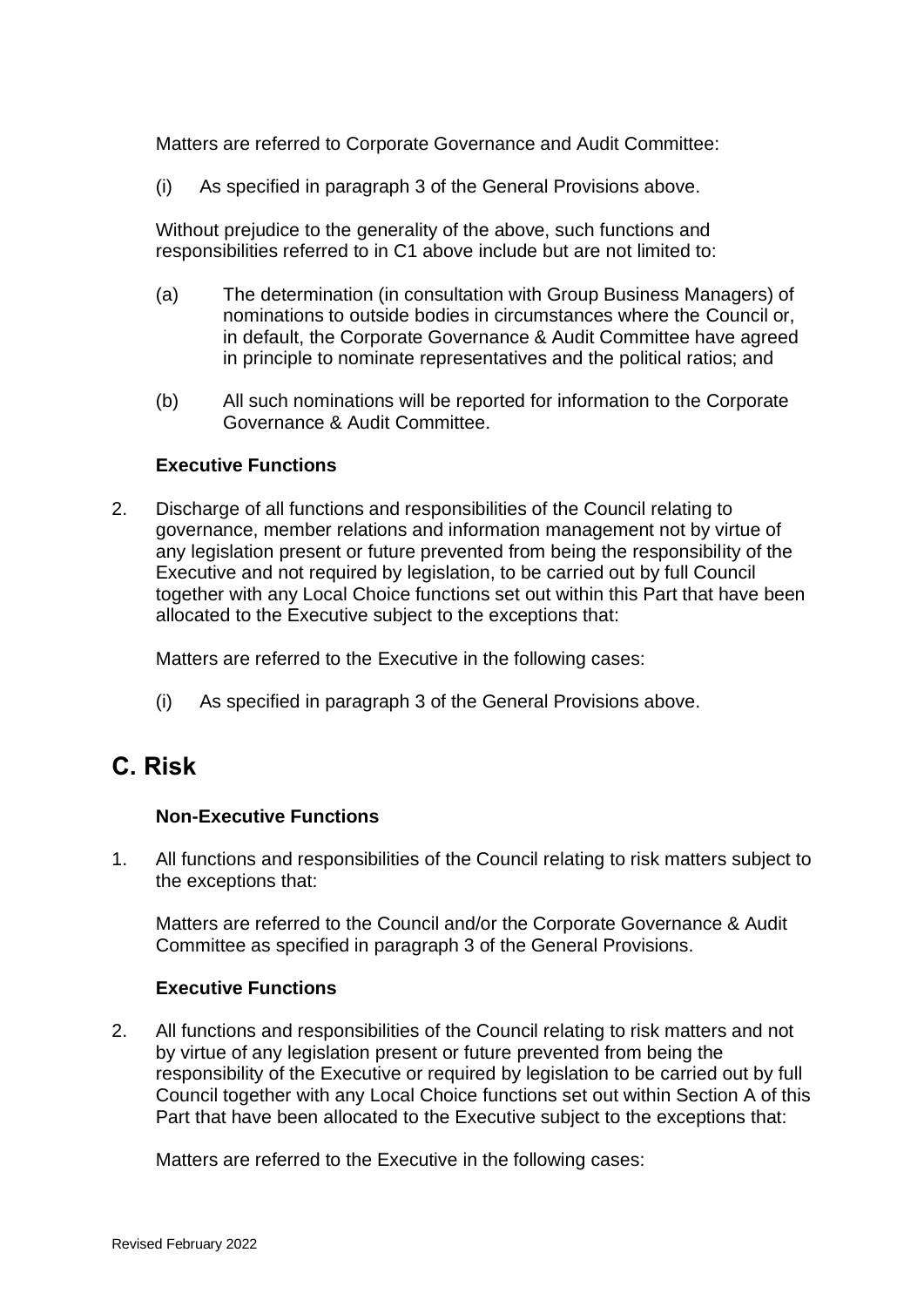(ii) As specified in paragraph 3 of the General Provisions above.

Without prejudice to the generality of the above, such functions and responsibilities referred to above include but are not limited to:

- a) Risk Management;
- b) Internal Audit;
- c) Insurance;
- d) Corporate Customer Standards and Complaints.

# **Procurement**

#### **Executive Functions**

a) Discharge of all functions and responsibilities of the Council relating to its Procurement Service.

And not by virtue of any legislation present or future prevented from being the responsibility of the Executive or required by legislation to be carried out by full Council together with any local choice functions set out within Section A of this Part that have been allocated to the Executive subject to the exceptions that:

Matters are referred to the Executive in the following cases:

As specified in paragraph 3 of the General Provisions above.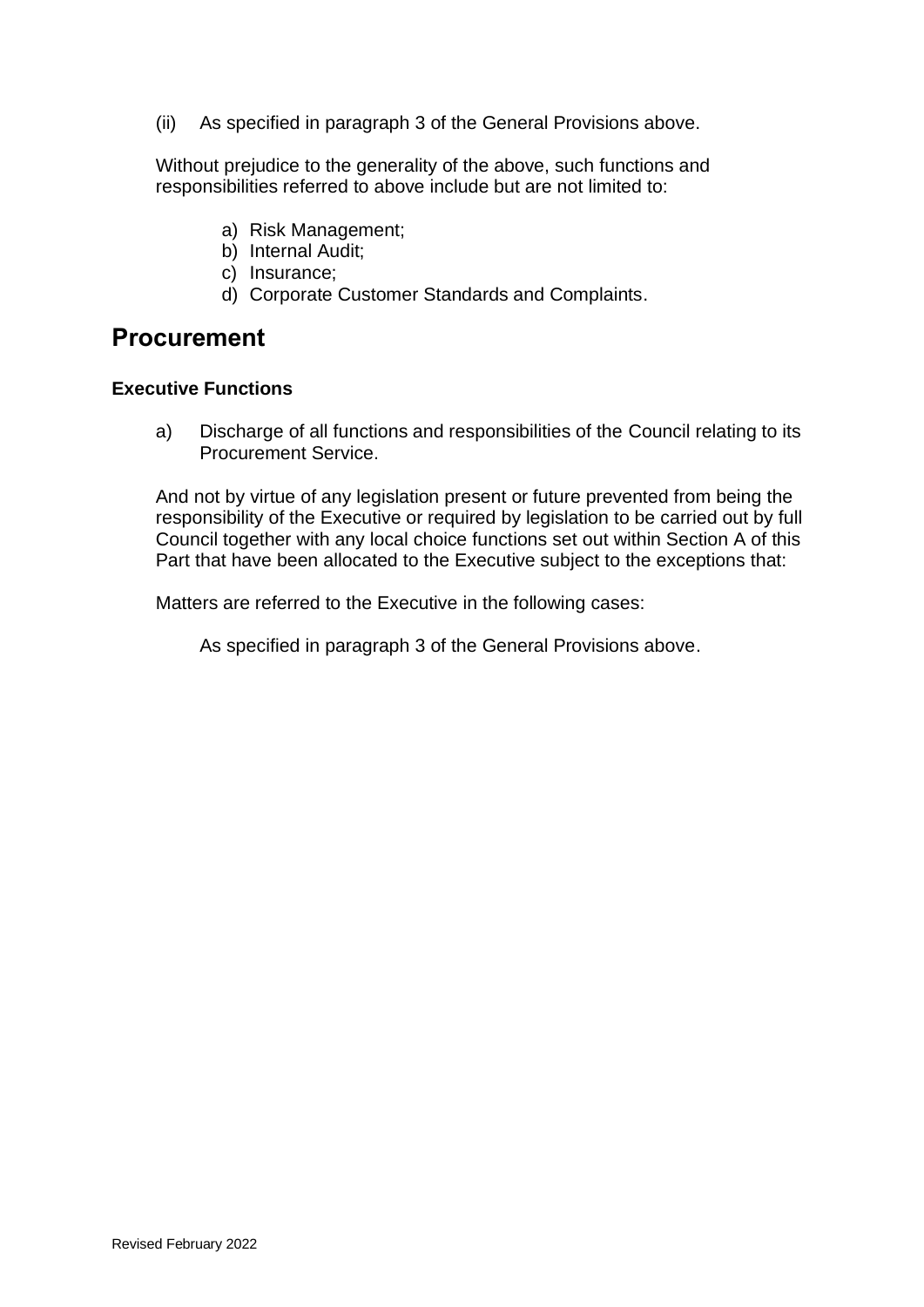# **Service Director – Finance**

The holder of the post of Service Director – Finance is designated as the officer responsible for the proper administration of the Council's financial affairs pursuant to s151 of the Local Government Act 1972 and is responsible for the strategic direction and overall management and delivery of the functions and responsibilities of the Directorate and, without prejudice to the foregoing, shall have power to discharge the following functions and responsibilities, subject to compliance with the Constitution, FPRs, CPRs, approved policies of the Council or the Executive (as appropriate) and all legal requirements:

## **A. Strategic Financial Advice and Accounting**

## **Non-Executive Functions**

1. All functions and responsibilities of the Council relating to strategic financial advice and accounting subject to the exceptions that:

Matters are referred to the Council and/or the Corporate Governance & Audit Committee as specified in paragraph 3 of the General Provisions.

### **Executive Functions**

2. All functions and responsibilities of the Council relating to strategic financial advice and accounting that are not by virtue of any legislation present or future prevented from being the responsibility of the Executive or required by legislation to be carried out by full Council together with any Local Choice functions set out within Section A of this Part that have been allocated to the Executive subject to the exceptions that:

Matters are referred to the Executive in the following cases:

(i) As specified in paragraph 3 of the General Provisions above.

Without prejudice to the generality of the above such functions and responsibilities referred to in A1 and A2 above include but are not limited to:

- (a) Strategic Finance;
- (b) Business and finance advice to directorates; and
- (b) Treasury Management.